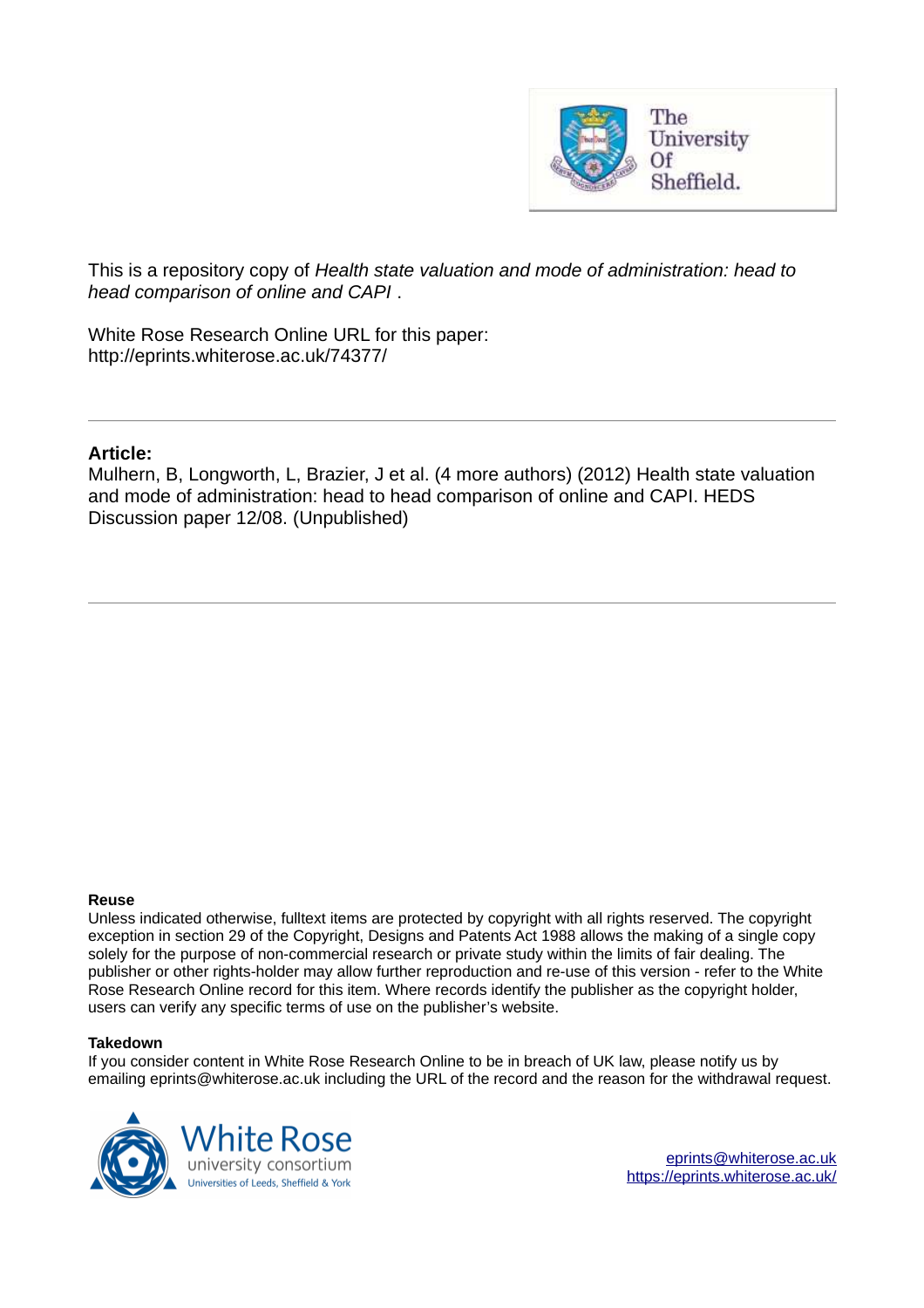

# **HEDS Discussion Paper** No. 12.08

## **Health state valuation and mode of administration:**

**Head to head comparison of online and CAPI**

Brendan Mulhern (MRes)<sup>1</sup>, Louise Longworth (PhD)<sup>2</sup>, John Brazier (PhD)<sup>1</sup>, Donna Rowen (PhD)<sup>1</sup>, Nick Bansback (PhD)<sup>3</sup>, Nancy Devlin (PhD)<sup>4</sup>, Aki Tsuchiya (PhD)<sup>1,5</sup>

1. Health Economics and Decision Science, School of Health and Related Research, University of Sheffield 2. Department of Economics, University of Sheffield

## **Disclaimer:**

This series is intended to promote discussion and to provide information about work in progress. The views expressed in this series are those of the authors, and should not be quoted without their permission. Comments are welcome, and should be sent to the corresponding author.

*White Rose Repository URL for this paper:* http://eprints.whiterose.ac.uk/74377/

*White Rose Research Online eprints@whiterose.ac.uk*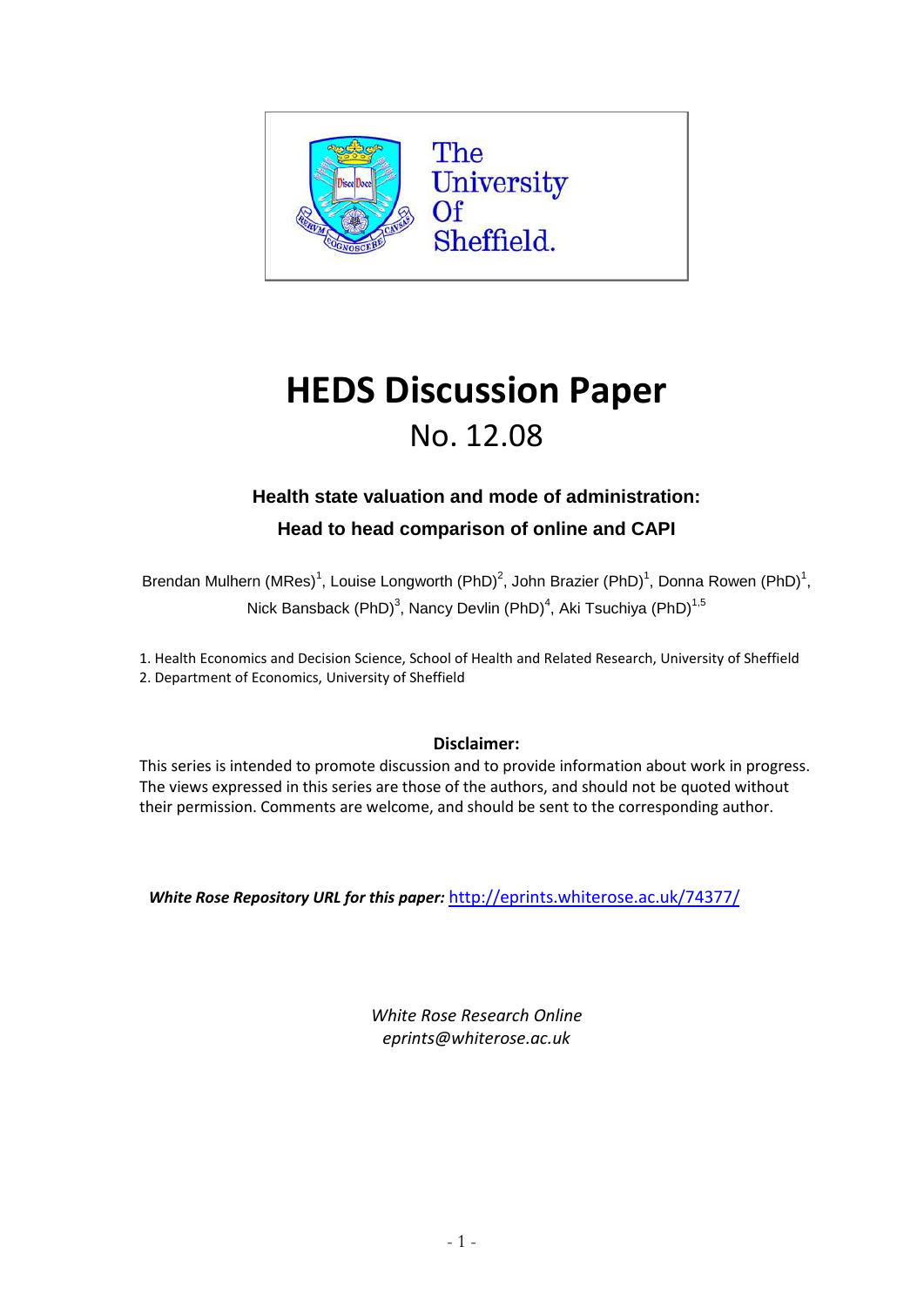## **Health state valuation and mode of administration: Head to head comparison of online and CAPI**

Brendan Mulhern (MRes)<sup>1</sup>, Louise Longworth (PhD)<sup>2</sup>, John Brazier (PhD)<sup>1</sup>, Donna Rowen (PhD)<sup>1</sup>, Nick Bansback (PhD) $^3$ , Nancy Devlin (PhD) $^4$ , Aki Tsuchiya (PhD) $^{1,5}$ 

- 1. Health Economics and Decision Science, School of Health and Related Research, University of Sheffield, Regent Court, Sheffield, S1 4DA, UK
- 2. Health Economics Research Group, Brunel University, UB8 3PH
- 3. School of Population and Public Health, University of British Columbia, Vancouver, BC, V6Z 1Y6
- 4. Office of Health Economics, Southside 7th floor,105 Victoria Street, London SW1E 6QT
- 5. Department of Economics, University of Sheffield, Sheffield, S1 4DT

## Corresponding author:

Brendan Mulhern, School of Health and Related Research, University of Sheffield, Regent Court, 30 Regent St, Sheffield, S1 4DA, United Kingdom e-mail: b.mulhern@sheffield.ac.uk Tel no: +44 (0)114 222 0794 Fax no: +44 (0)114 272 4095 Running head: Health state valuation: Online and CAPI comparison

## Funding:

This study is funded by the MRC Methodology programme (ref.G0901500; Project title: 'Preparatory study for the Revaluation of the EQ-5D Tariff' (PRET))

Key words: utility assessment, online, CAPI, health economics methods, health related quality of life Abstract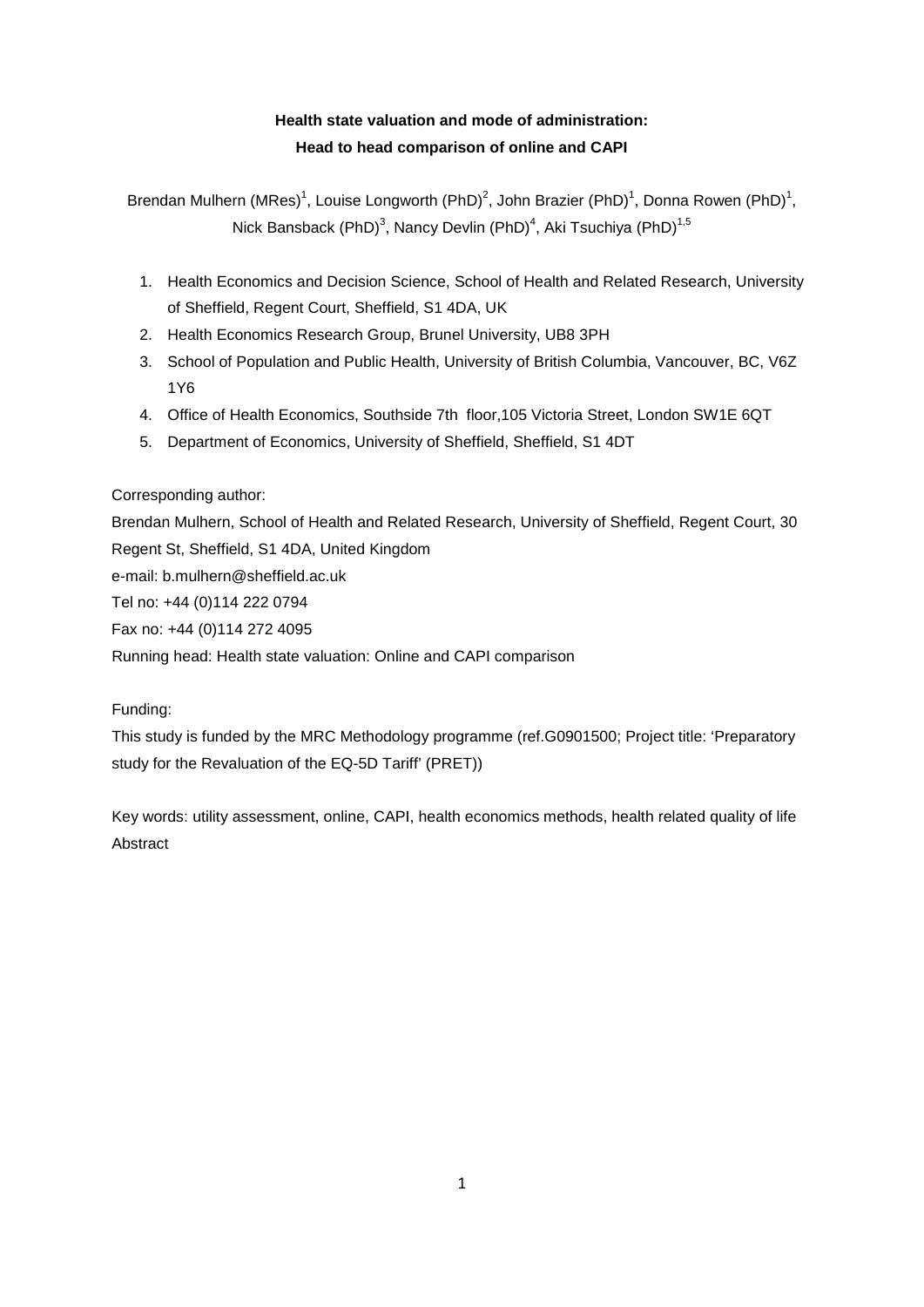#### **Abstract**

Objectives: Health state valuation exercises can be conducted online but the quality of data generated is unclear. We report a study investigating whether responses to binary choice health state valuation questions differ by administration mode (online vs. face-to-face).

Methods: Identical surveys including demographic, self reported health and seven types of binary choice valuation questions were administered in online and Computer Assisted Personal Interview (CAPI) settings. Samples were recruited following procedures employed in typical online or CAPI studies. Analysis included descriptive comparisons of the distribution of responses across the binary options, and probit regression to explain the propensity to choose one option across modes of administration, controlling for background characteristics.

Results: Overall, 422 (221 online; 201 CAPI) respondents completed a survey. There were no overall age or gender differences. Online respondents were educated to a higher level than the CAPI sample and general population, and employment status differed. CAPI respondents reported significantly better general health, and health/life satisfaction. CAPI took significantly longer to complete. There was no effect of mode of administration on responses to the valuation questions, and this was replicated when demographic differences were controlled.

Conclusions: The findings suggest that both modes may be equally valid for health state valuation studies using binary choice methods (e.g. Discrete Choice Experiments). There are some differences between the observable characteristics of the samples, and the groups may differ further in terms of unobservable characteristics. When designing health state valuation studies, the advantages and disadvantages of both approaches must be considered.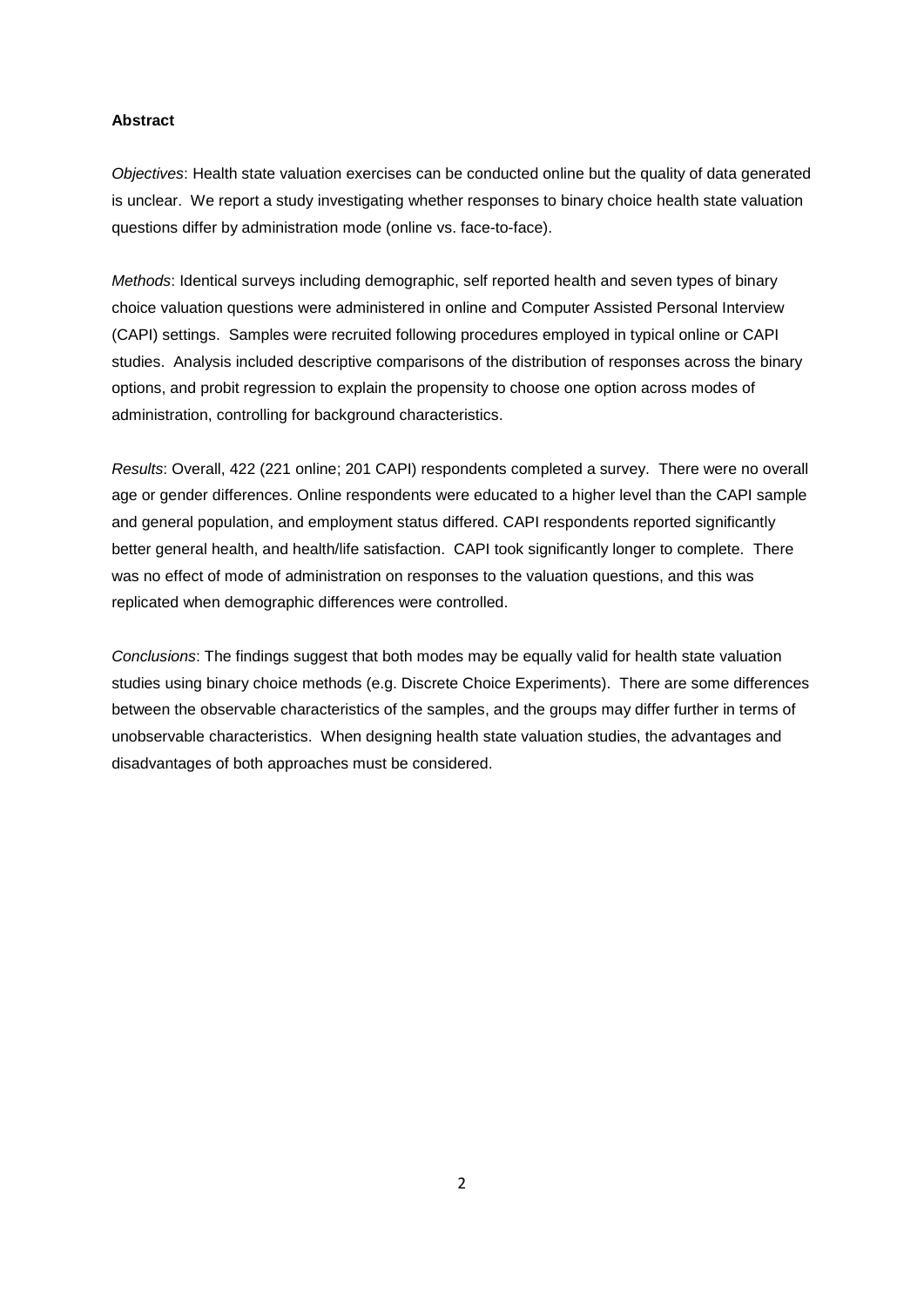#### **Introduction**

To conduct health state valuation studies, a range of administration modes can be used. These include face-to-face interviews using paper and pencil methods, face-to-face interviews using computer assisted personal interviews (CAPI – where surveys are displayed via a computer interface while an interviewer is present), and online studies. To date, face-to-face interviews with pencil and paper have been the most widely used mode for collecting health state valuation data, and were used to derive preference weights for EQ-5D using the Time Trade-Off (TTO) preference elicitation technique [1] and SF-6D using the Standard Gamble (SG) approach [2,3]. TTO studies employing CAPI methods have also been used to derive EQ-5D value sets [4,5]. An online version of the iterative TTO process has been investigated, and some concerns have been found with the approach [6,7]. Preferences have also been elicited in a face-to-face setting using discrete choice experiments (DCE) [8], and recently DCE preference elicitation studies have been conducted using online methods [6].

Each mode has advantages and disadvantages that may impact on the data generated and therefore need to be considered in the design of health state valuation studies. Face-to-face interviews may provide high quality data with good completion rates and reliability [9], but are expensive and time consuming to conduct. The use of CAPI means some of the advantages of online surveys can be exploited in face-to-face environments. For example, CAPI interviews allow for complex routing of questions, question order randomisation, recording of the time taken, and the minimisation of errors associated with data entry (which is completed automatically). Online valuation methods have the advantages related to CAPI but in addition are cheaper to conduct, allow large samples to be achieved in a short space of time, have a flexible sampling frame, and enable a range of background characteristics of non-respondents to be obtained.

Studies have compared the online and CAPI administration of health state valuation exercises. Comparisons of the online and face-to-face administration of iterative Person Trade Off (PTO) tasks have found broadly similar results across modes [10, 11] However Robinson and colleagues [10] found that a greater number of online respondents gave 'equivalence' responses, which provided the quickest way to finish each PTO task. Norman and colleagues [7] have compared the online and face-to-face (but not CAPI based) administration of an iterative TTO task, and found that the responses differed by administration mode, with those completing the online survey displaying more variation in response. When the results were modelled to generate a tariff for EQ-5D, 100 of the 243 health state values were higher in the online group to the order of at least 0.1. Therefore, iterative health state valuation tasks administered online may generate different results from CAPI, but it is not clear whether the difference comes from the mode of administration or an interaction between the iterative task and the mode of administration.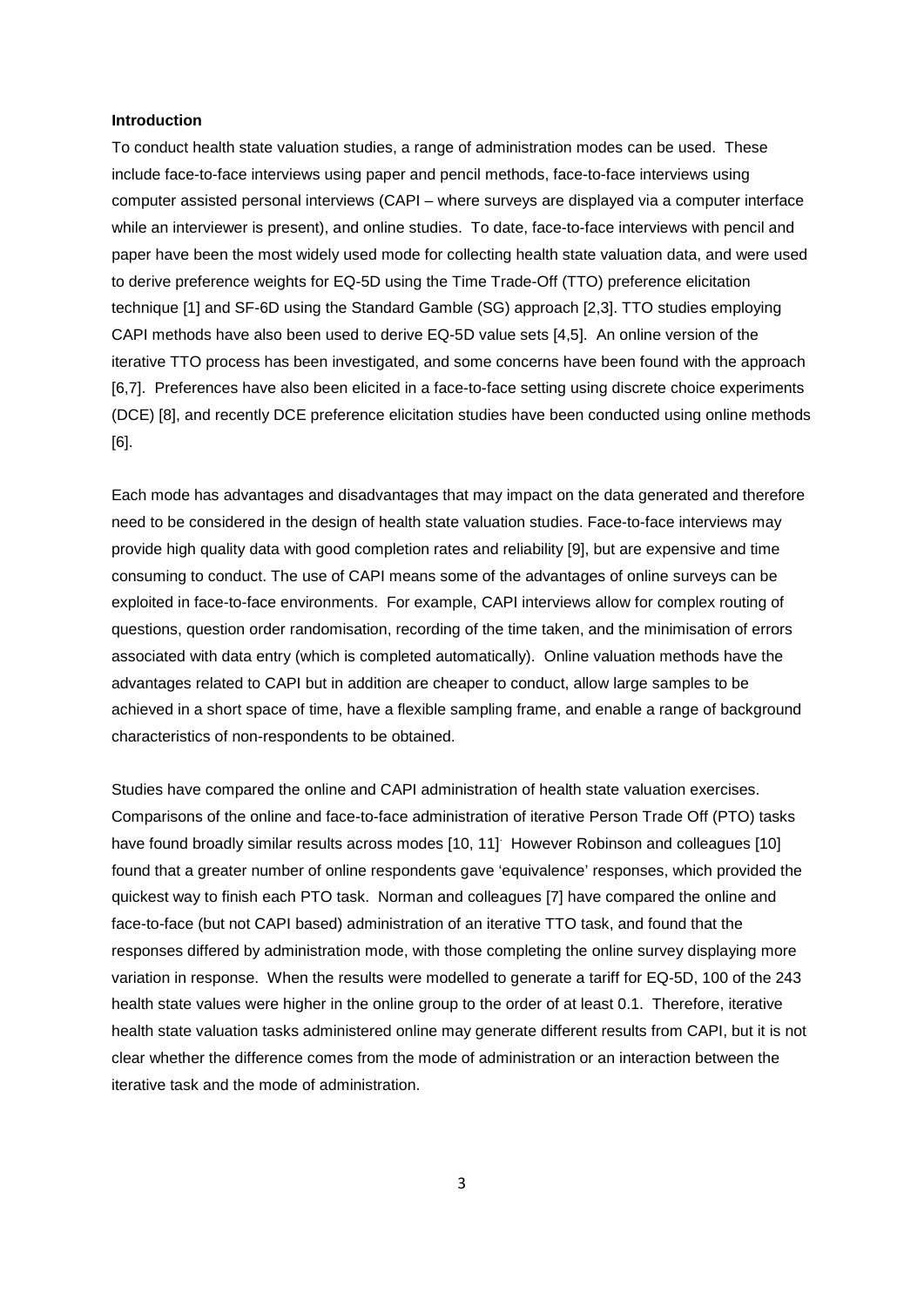It has also not been established whether responses to binary choice health state valuation questions are comparable across administration modes. Binary choice questions such as  $DCE_{TTO}$ , where duration is included as a dimension alongside the health state classification system can be used to value health states at the aggregate level [6]. Binary choice questions such as DCE with no duration can be used to value health states in "hybrids" with TTO [12,13]. Since conventional health state valuation questions such as SG or TTO based on iteration to identify indifference are effectively made up of a series of binary choice questions, a set of independent 'snapshot' binary choice questions can be used to value health states at the aggregate level [14]. Testing the online vs. CAPI administration of binary choice questions to investigate the level of equivalence between the modes of administration has direct implications for the better understanding of these methods, and also the design of future health state valuation studies using binary choice techniques.

Collecting data online raises concerns about the representativeness of the sample, and comparability with data collected using other methods. Samples recruited online may be biased in terms of unobserved characteristics [15]. There are also concerns about the motive of participation, the level of non-response and attrition [16], the reliability and validity of the data generated [17-19], and the level of engagement of respondents. However, other studies have found comparability across samples [20,21], and also comparability in terms of the reliability and validity of the data generated [22].

This study aims to compare responses to binary choice versions of health state valuation questions across online and CAPI modes of administration. This is done by administering identical surveys where the only difference is the mode of administration used to collect the data. We hypothesise that responses to the binary choice valuation questions do not differ across modes. To investigate issues around the representativeness of sample recruited to face-to-face and online studies, we also compare the demographic characteristics and self reported health status of the samples, and the general population.

#### **Methods**

#### **Survey**

The survey used in this study to test for differences between the online and CAPI modes of administration contained identical demographic and binary choice questions in the same order. The binary choice questions were used to investigate methodological issues related to health state valuation, and a full description of the issues investigated and the binary choice questions used is provided elsewhere [23]. Seven different "types" of binary choice questions were included in the survey, and the basic format of the questions is described in Figure 1. The questions include a number of experimental attributes that can be varied across hypothetical health states. These include health state experienced (H), time spent in the health state (T), lead time spent in full health prior to the health state (L), perspective of the person experiencing the health state (P) and level of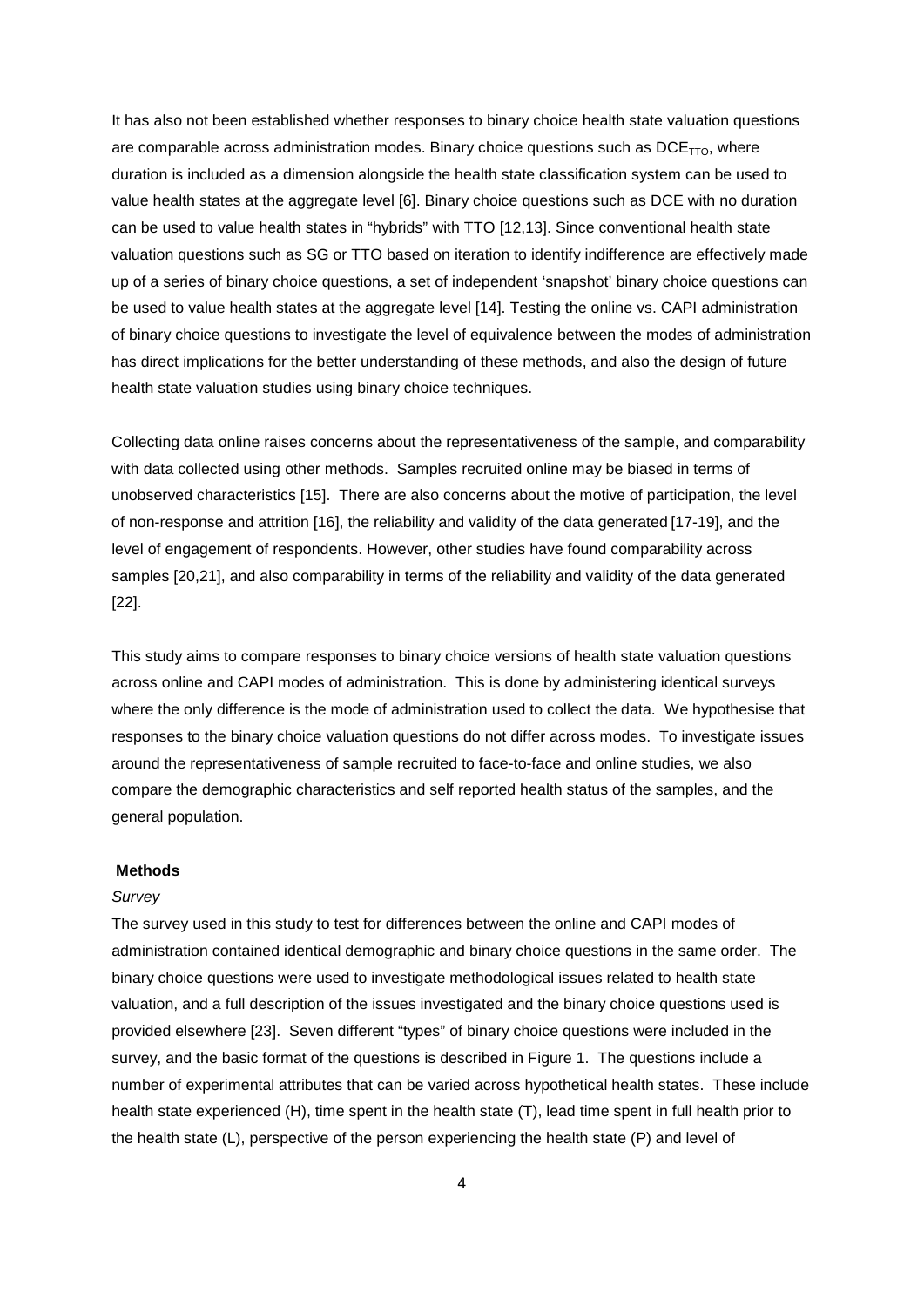satisfaction with health whilst experiencing the health state (S). Not all of the attributes vary across each question (see Table 1 for the attribute combinations used across each question type, and Tsuchiya & Mulhern [23] for more details). Overall, 12 questions were administered across three question modules (the time taken to complete each module was recorded). Module 1 included five type I questions, module 2 included one of question types II-VI (so five questions in total), and module 3 included two  $DCE_{TTO}$  questions (type VII). The health states used were based on the EQ-5D-5L [24] EQ-5D-5L describes health status across five dimensions (mobility, self care, usual activities, pain/discomfort and anxiety/depression) each with five response levels (no, slight, moderate, severe and extreme problems).

Each survey began by providing study information, and this was followed by a compulsory informed consent page. Respondents were then asked a series of demographics and completed self reported health status (on a five point scale from "excellent" to "poor"), health and life satisfaction questions (on a ten point scale from "completely satisfied" to "completely dissatisfied") and EQ-5D-5L before completing the twelve binary choice valuation questions.

#### Recruitment and the sample

To achieve a comparison of the two modes of administration as they would happen in the real world, the CAPI and online samples were recruited separately following procedures employed in typical surveys.

For the online survey, respondents were sourced from an existing internet panel, and were selected following set quotas based on the UK general population across five age groups (18-24; 25-34; 35-44; 45-54; 55-64) and gender. Invitations were sent out by e-mail. Potential respondents were screened out prior to starting the experimental questions if the relevant quota for age and gender was already complete, or after the completion if they completed the survey in less than the minimum imposed time limit of five minutes. The online survey described in this study was one of 15 different online surveys that aimed for an overall achieved sample of 3000 (approx 200 respondents per version). The questions included in the version described here were identical to those used in the CAPI survey, and therefore a subset of respondents from the overall sample is considered in this study.

For the CAPI interviews, recruitment followed set quotas for age and gender based on the UK general population and scaled down for an achieved sample of 200. This attempted to ensure overall comparability of the sample characteristics across the administration modes. Participants were recruited by knocking on one in every ten doors in randomly selected postcodes in five UK areas. The survey was presented to respondents on a laptop, and the interviewer read out all of the questions and text on the screen, and recorded the response given by the respondent. This was done in a one-to-one setting. The same minimum completion time of 5 minutes was imposed, and participants were able to stop the survey at any time.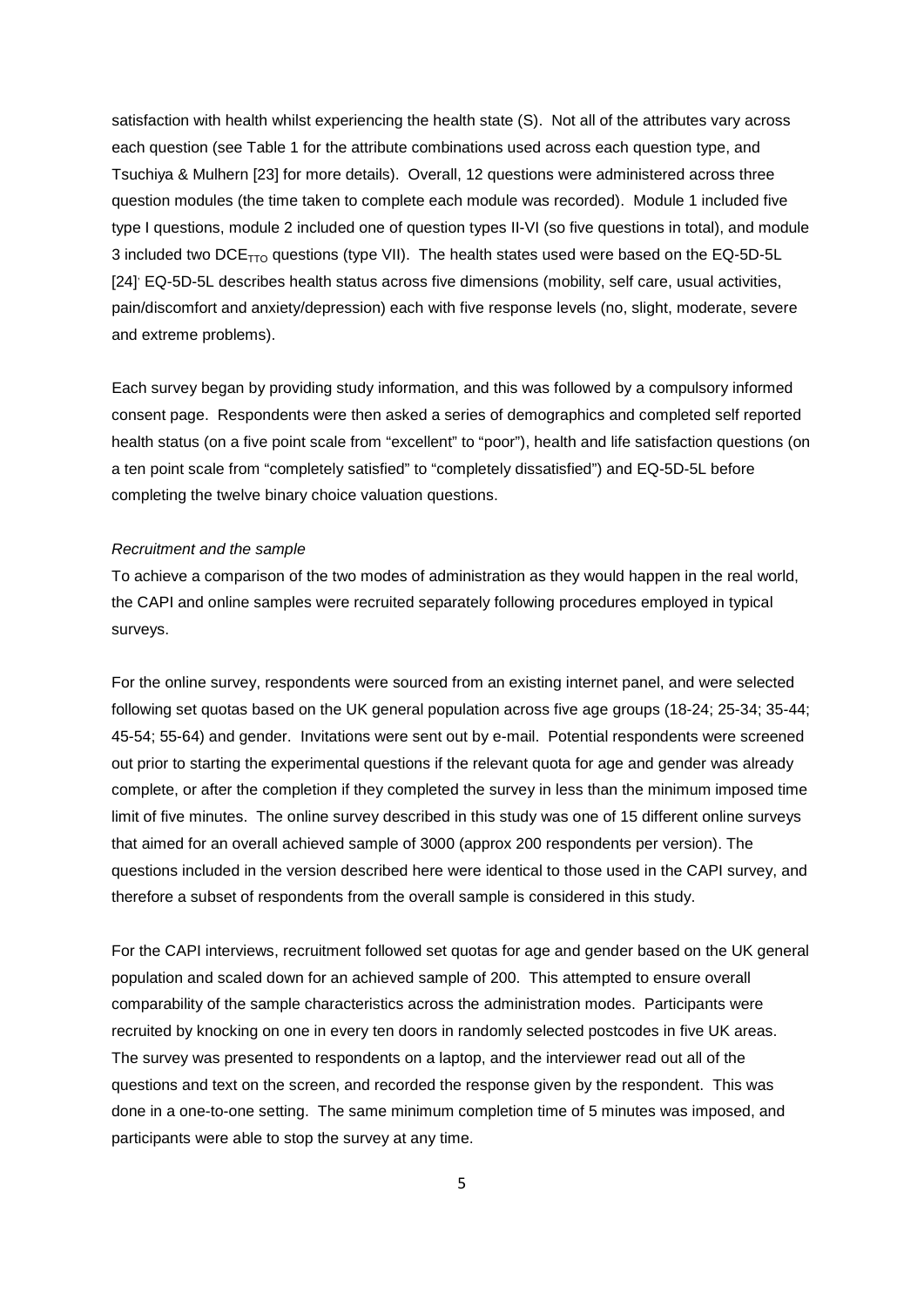#### Analysis

Background characteristics, self reported health and time taken to complete the survey were compared across the two samples using chi squared and ANOVA analyses. The background characteristics of the overall, CAPI and online samples were also compared with the general population of England and Wales using statistics extracted from the 2001 UK census [25] for 18-64 year olds. Comparisons of the proportion of respondents who choose scenario B, by sample, and by the seven binary choice question types were also carried out, with statistical significance indicated by  $p$  values  $< 0.05$ .

Probit regressions were used to explore the determinants of the propensity to choose scenario B for each question:

$$
Pr(B = 1) = \Phi(\beta_1 \mathbf{D} + \beta_2 \mathbf{S} + \beta_3 \mathbf{X})
$$

where Pr represents probability, the  $\,\beta_{\scriptscriptstyle i}$ 's are parameters to estimate, D represent the sociodemographic characteristics of respondents, S represents health satisfaction of the respondent, X represents the properties of the health state using health state (H), duration (T), lead time in full health (L), person perspective (P), and satisfaction level (S) (see figure 1 and table 1), and the function  $\Phi(.)$  is the distribution function of the standard normal distribution [26,27]. Marginal effects are reported as they can be interpreted as percentages. E.g. a marginal effect of -0.2 for male indicates that being male reduces the probability of choosing B by 20%. For the regressions, statistical significance levels of both <0.05 and <0.1 are reported.

#### **Results**

#### Respondent characteristics and self reported health

In total, 422 respondents completed either the online survey or the CAPI version. For the online survey 2326 panel members were invited to take part and 487 potential respondents (20.1%) accessed the survey. Of these 266 (11% of those invited; 54% of those accessing the survey) were screened out (as they were of an age and gender quota that was already complete), left the survey or completed the survey in less than 5 minutes so were defined as non completers, and 221 (9.5% of those invited (46% of those accessing) fully completed the survey in five minutes or more. There were no significant age or gender differences between the responder and non responder samples. The CAPI version was completed by 201 respondents. The number of respondents invited to take part is not available, and therefore the response rate cannot be calculated. No CAPI respondents were excluded for completing the survey too quickly, and no respondents asked to stop the survey once they had begun answering the questions.

There were no significant differences between the online and CAPI groups by age and gender, but a number of demographic variables significantly differed between the samples (Table 2). These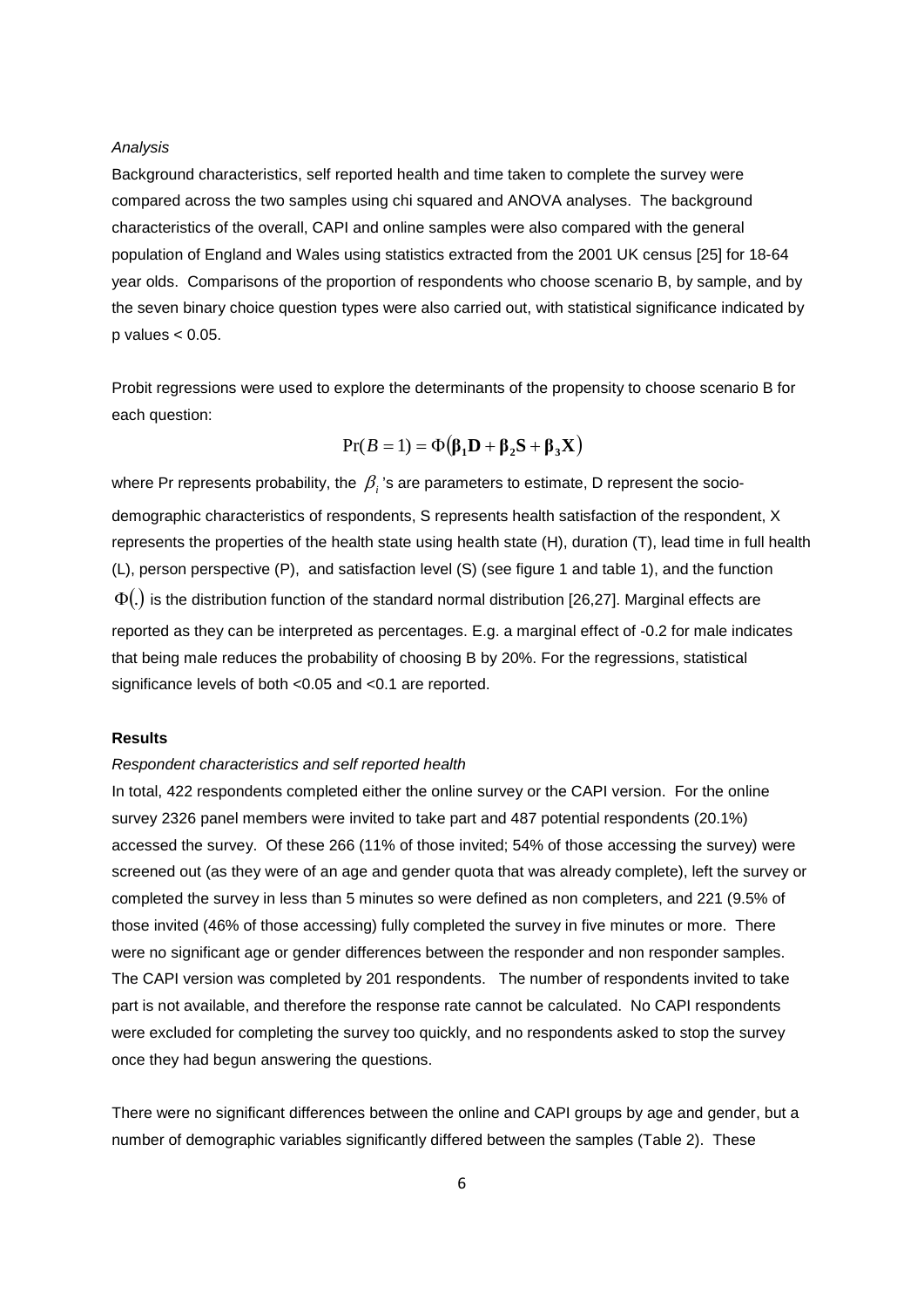included employment status (with more retired people and homemakers in the CAPI sample, but more students in the online sample), marital status (with more CAPI respondents being married and more online respondents being single) and education level (with online respondents being educated to a higher level). In comparison to the general population, the overall, online and CAPI samples all differ in terms of employment status, with more employed people in the general population (all  $p < 0.001$ ). The online sample is more similar to the general population in terms of marital status than the CAPI sample (with more of the CAPI sample being married or with a partner). However, the overall education level of the CAPI sample is more similar to the general population.

The CAPI sample took significantly longer to complete the overall survey, and also Module 1 (five type I binary choice questions) and module 2 (one of types II- VI binary choice questions). There were no differences between the samples for the time taken to complete module 3 (two  $DCE_{TTO}$ questions). Across all three modules the standard deviation of the time taken is longer for the online than CAPI sample.

Responses to the self report general health and health and life satisfaction questions are displayed in Figure 2. The CAPI sample are significantly more likely to report better health ( $p = 0.002$ ), higher levels of health satisfaction ( $p < 0.001$ ), and higher levels of life satisfaction ( $p < 0.001$ ). The mean EQ-5D-5L index score for the online sample (mapped from EQ-5D-3L using the algorithm produced by van Hout et al [28]) was 0.776 (0.25) and for the CAPI sample was 0.874 (0.20). This difference was significant (F (1,409) = 18.66,  $p < 0.001$ ). EQ-5D-5L dimensions responses also differ significantly by mode of administration with the exception of mobility, with the CAPI group reporting less problems.

#### Binary choice valuation questions

The proportion of the sample choosing scenario B (i.e. choosing to live for a shorter duration in full health or choosing immediate death) did not significantly differ by administration mode for any of the seven binary choice question types. This was irrespective of the experimental attributes varied in the scenario (Table 3).

Probit regressions for each question reveal that a range of demographic and experimental attribute variables significantly predict the likelihood of choosing scenario B for a number of the binary choice questions, but mode of administration does not significantly predict response across any of the question types (Table 4). For Type I questions, response is significantly predicted by the health state and duration used in the question, where the more severe the health state or the larger the duration, the more likely scenario B is selected. These results cannot be tested across the other question Types, as Types II-VI include only one health state and associated duration. For Type II questions, females are 4% more likely and those with higher levels of life satisfaction are 1% more likely to choose to live in full health. For Type IV, females are 8% more likely to choose scenario B, and for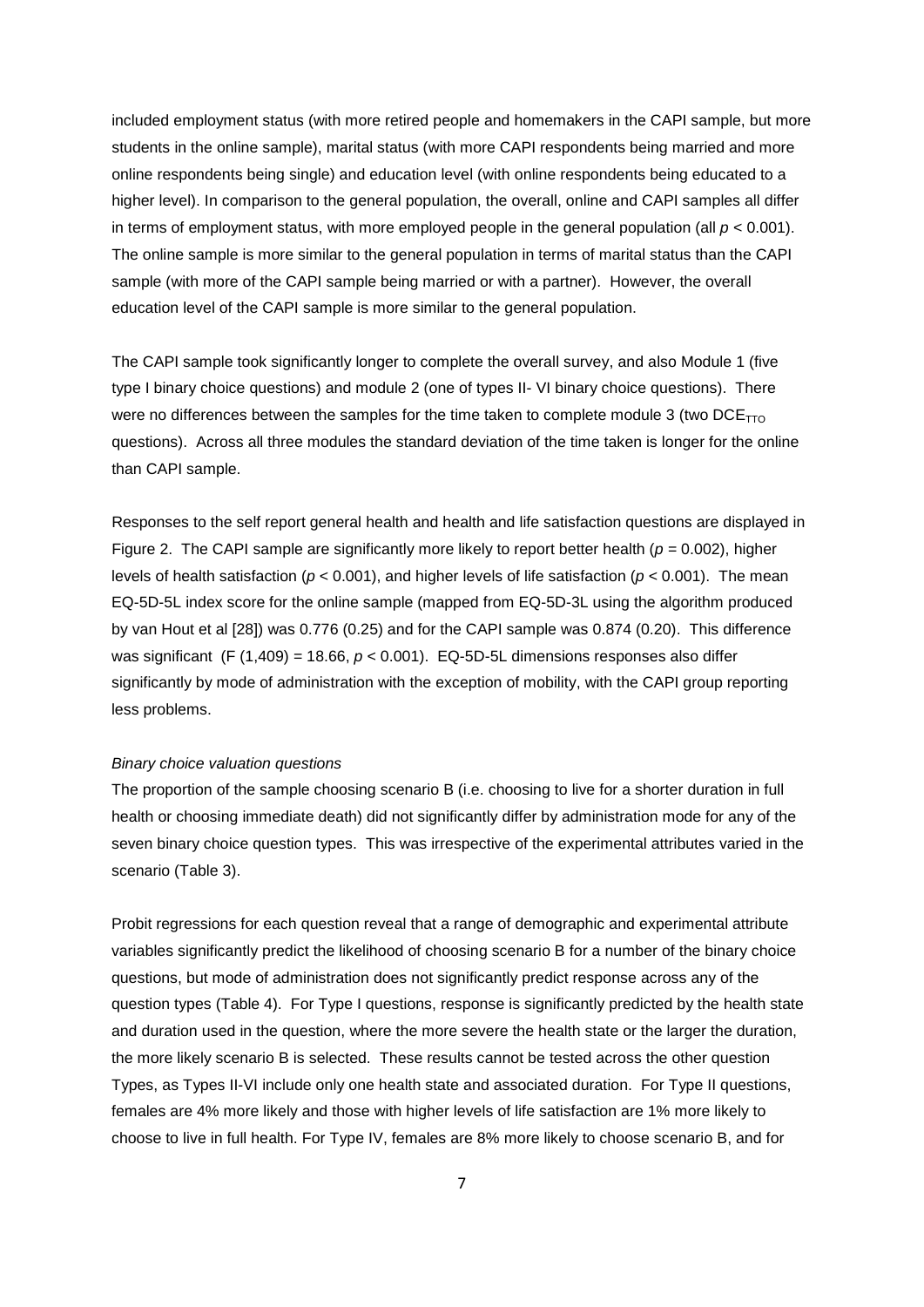Type V, males are 10% more likely and respondents who are retired are 19% more likely to choose scenario B. Response to Type VII questions is predicted by education level and life satisfaction, but these results are difficult to interpret due to the nature of the Type VII questions which presents two full EQ-5D-5L health states. Response to question Types III and VI is not predicted by any of the variables.

#### **Discussion**

When health state valuation techniques such as TTO and SG were developed, face-to-face interviews were seen as the best way to administer the exercises, and this is the mode used to derive preferences for generic preference based measures of health such as EQ-5D [1] and SF-6D [2,3], and also condition specific instruments [29-31]. In recent years there have been advances in communication technology and interest in the use of online health state valuation techniques is increasing. In parallel to this, health state valuation methods that are amenable to online administration, based on binary choice questions, have been developed [6,14,32]. However, there are issues regarding the quality of data generated using online surveys. This paper reports on a comparison between an identical set of binary choice questions designed to test issues related to health state valuation conducted in online and face-to-face environments. The results support the hypothesis that there is no difference between the responses to the valuation tasks across the administration modes. We also investigated the sample characteristics, and found some differences, between the groups. However the finding of equivalence across the modes remained robust after controlling for differences in the sample characteristics.

The responses to the main binary choice valuation questions were not statistically significantly different across the modes of administration, and this finding was not influenced by the severity or duration of the state used in the binary choice question. This is in comparison to a study comparing an iterative valuation technique (TTO) that found differences between online and face to face responses, and concluded that this was due to the iterative nature of the process [7]. This is because respondents that intend to complete the questions quickly may accept the first trade off offered to avoid going through the process to reach indifference. Our study did not test an iterative process, but rather binary choice health state valuation tasks, which are amenable to online and CAPI administration. The outcome has been that where a design that is suited to online and CAPI administration is used, the hypothesis that the mode of administration does not impact on the results is supported, as comparable results are generated. This finding is valid for samples recruited following the standard procedures for CAPI (i.e. knocking on doors in selected postcode areas to produce a representative sample) and online (i.e. using participant panels) who were found to have similarities with the general population (the group targeted in most preference elicitation studies conducted the world [1-6]). This demonstrates the potential applicability of our results in the design of valuation studies using binary methods. However it is unclear how these findings relate to other preference elicitation tasks. It may be possible to extend our findings to other valuation methods, and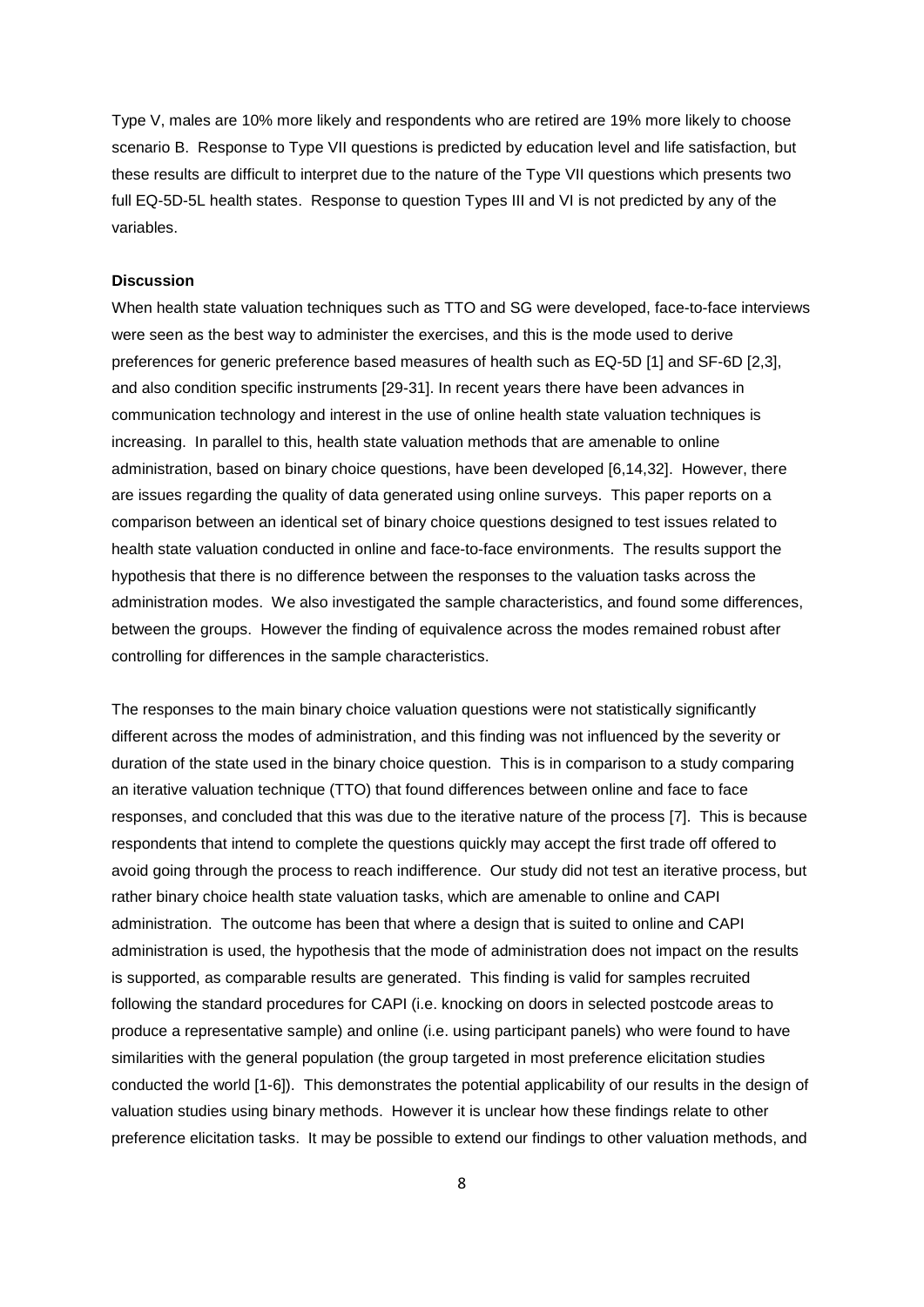further work should consider the stability of a range of both iterative and binary choice preference elicitation techniques across different administration modes.

We have also assessed the time taken to complete the survey. If an online respondent completes the survey too quickly or too slowly, this may suggest that they are not fully engaged. The results demonstrate that the CAPI sample took significantly longer to complete the overall survey, and two of the experimental modules. This may be because an interviewer is present and reads out the questions, and it is unlikely for the respondent to complete the survey without some minimal level of engagement. The shorter completion time data indicate that it is possible that at least some respondents in the online sample completed the survey without fully paying attention or engaging in the task, and future research may wish to investigate respondent engagement in the online environment in more detail, for example by recording the time taken to complete each task, or developing innovative methods for presenting the tasks.

There have been concerns about the representativeness of online samples and how this might impact the comparability of results across samples [15,20,21]. The two samples in our study were recruited against age and gender quotas and therefore do not differ in terms of these characteristics. However the two samples differ significantly in some observable characteristics and this raises the issue of representativeness with respect to the UK general population. Compared to previous census data [25], the CAPI sample are more representative in terms of educational attainment. The online sample over-represents people educated to at least degree level, and this has also been found in other studies comparing online research groups to the general population [20]. Those who are educated to a higher level may be more computer literate and this possibly explains their over-representation in the sample. In terms of health, it is possible that the online sample is genuinely less healthy than the CAPI sample. However, it has also been established that individuals may answer face-to-face surveys in a socially desirable way, particularly when answering questions about sensitive issues such as mental health [33]. This may vary according to whether responses were public or anonymous [34]. In the CAPI sample there may be a discrepancy between actual health and reported health status because of the presence of the interviewer, which may mean that, from the respondent's perspective, responses are not completely anonymised. This did not, however, impact on responses to the health state valuation questions.

We were not able to assess how mode of administration impacts the responses of those aged over 65, as this group were not included in the sampling frame for the study. This potentially limits the applicability of our findings, as the ONS predicts that approximately 59% of adults aged 65 or older use the internet every day or almost everyday (in comparison to approximately 80% of those aged 18- 54, and 75% of those aged 55-64) [35]. Robinson et al [10] included members of the population aged over 65 in their comparison of PTO tasks across different modes of administration, and found that response to the internet arm of the study was lower in this group. However they did not investigate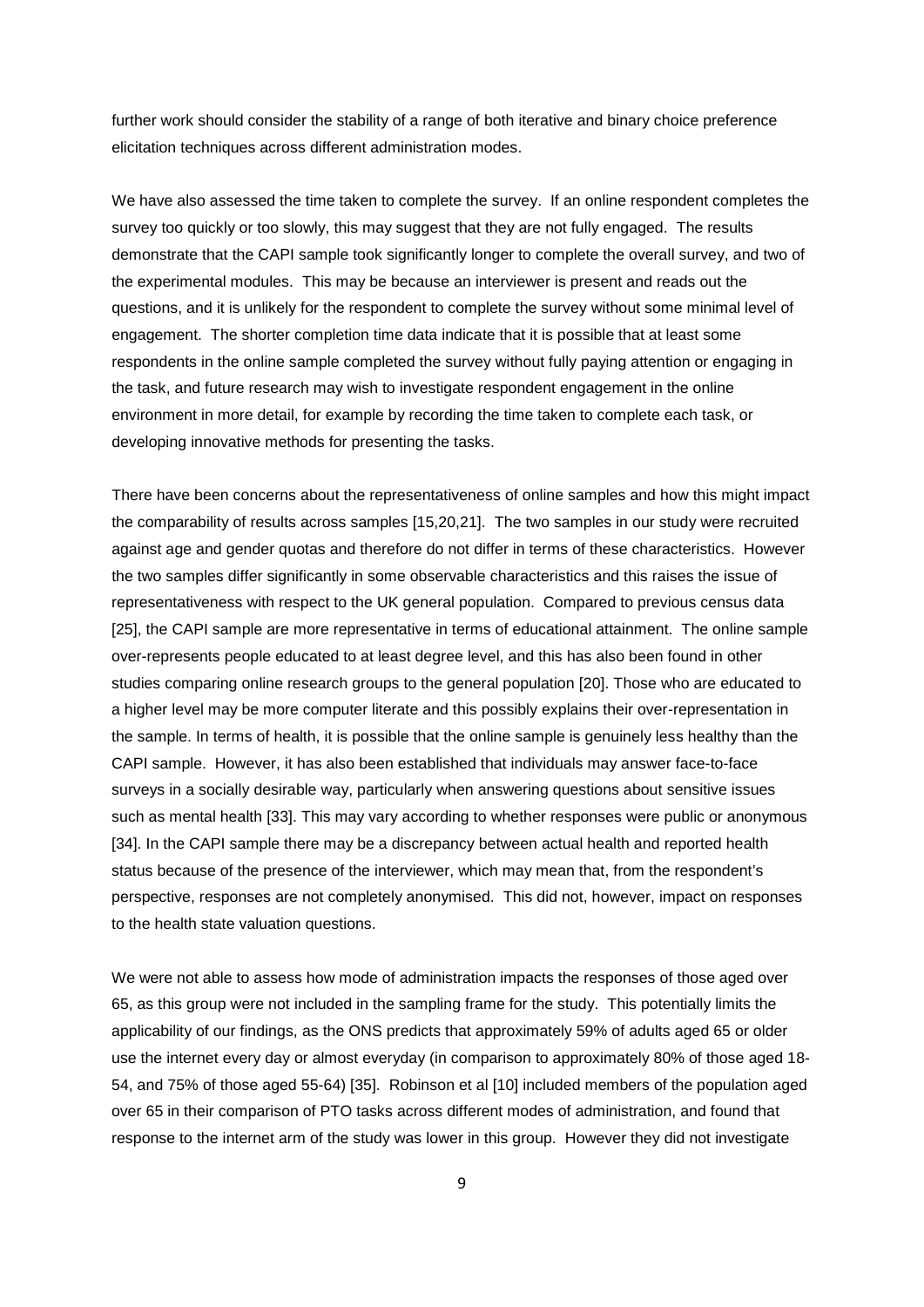differences in responses to the PTO task across different age groups. Further comparisons of valuation tasks across different modes of administration should investigate responses amongst those aged over 65. This will establish the level of equivalence of health state valuation exercises across different modes of administration for the overall adult population.

It is in theory possible to make two samples agree in terms of any observable characteristic. However, even with highly selective screening, the samples may differ in terms of further unobserved characteristics. The CAPI sample characteristics are influenced by who is at home when the interviewer visits, who agrees to take part, and who completes the interview. The online sample using an internet panel is impacted by who has access to the internet, who is a member of the online panel, who in the panel agrees to take part, and who of those agreeing to take part completes the survey. It is not clear how the different selection mechanisms impact on unobservable sample characteristics, and therefore on responses to health state valuation questions. Not everyone is equally likely to join an online panel and complete a particular survey, or take part in a face-to-face interview. Typically characteristics of non-responders to interviews are not available, and one advantage of online surveys using existing internet panels is that certain characteristics of non responders may be accessible. This allows for further insight into issues around non response.

When designing health state valuation studies, the financial and time costs of the surveys are important and must be considered in light of the available preference elicitation methods and the modes available for administering the techniques. The cost of any survey has a fixed element and is not completely proportionate to sample size. However, even if generalised cost estimates cannot be given, it is generally the case that face-to-face interviews are substantially more costly per respondent and may take a much longer time to recruit sufficient numbers of participants. At the same time, any survey is only as good as the quality of the sample, and therefore the quality of the internet panel needs to be scrutinised: one way to do this may be to look at how panel members are recruited and what incentives are offered. Overall, when the survey design is amenable to online administration, the incremental cost effectiveness of conducting interview surveys must be examined.

This paper discusses the findings from a head to head comparison of online and CAPI administrations of binary choice health state valuation questions. The two administrations have different advantages and disadvantages, and the two samples significantly differ across selected background characteristics, but the similarities with the general population indicate that the standard sampling frames used for face to face and online research studies are valid. However, responses to the main experimental binary choice questions were not significantly different across the modes, and mode of administration was not a significant factor explaining the responses. Therefore, both modes produce comparable data, and both can be used to administer health state valuation surveys including binary choice valuation questions such as  $DCE<sub>TTO</sub>$  [6]. The advantages and disadvantages of both modes must be considered when designing health state valuation studies.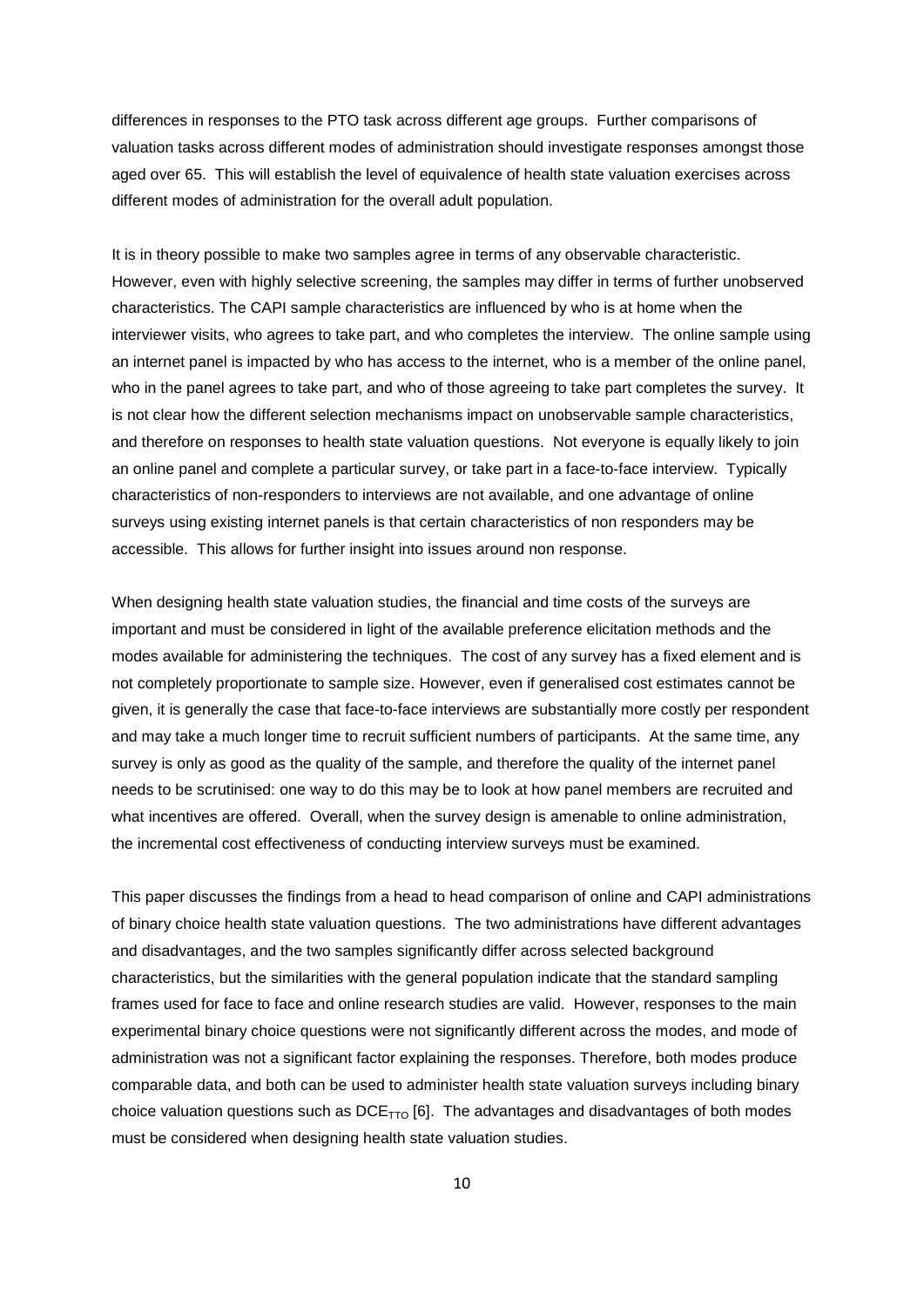#### **Acknowledgements**

The wider PRET project team consists of Nick Bansback, John Brazier, Ken Buckingham, John Cairns, Nancy Devlin, Paul Dolan, Arne Risa Hole, Louise Longworth, Brendan Mulhern, Donna Rowen, and Aki Tsuchiya (Principal Investigator). We are grateful to all respondents who took part, and the market research companies for carrying out the data collection. The study has been approved by the ethics committee at the University of Sheffield School of Health and Related Research. The usual disclaimer applies.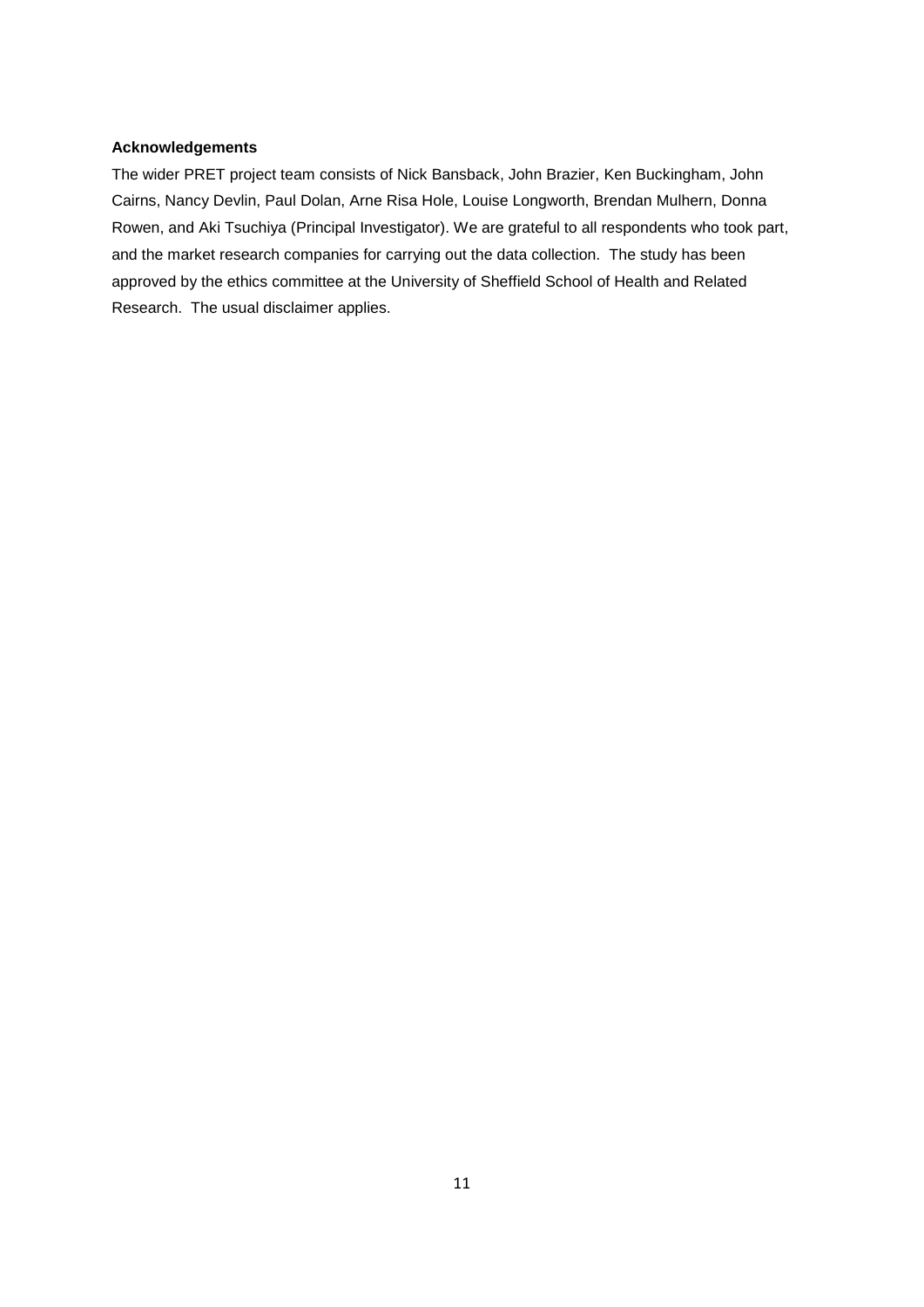#### **References**

1 Dolan P. Modelling valuations for EuroQol health states. Med Care. 1997;35(11):1095-108.

2 Brazier J, Roberts J, Deverill M. The estimation of a preference-based measure of health from the SF 36. J Health Econ. 2002;21(2):271-92.

3 Brazier JE, Roberts J. Estimating a preference-based index from the SF-12. Med Care. 2004;42(9):851-59.

4 Wittrup-Jensen KU, Lauridsen J, Gudex C, Pedersen KM. Generation of a Danish TTO value set for EQ-5D health states. Scandinavian Journal of Public Health. 2009;37:459-66.

5 Viney R Norman R, King MT, et al. Time Trade Off EQ-5D weights for Australia. Value Health. 2011;14:928-936.

6 Bansback N, Brazier J, Tsuchiya A, Anis A. Using a discrete choice experiment to estimate societal health state utility values. J Health Econ. 2012; 31(1):306-318.

7 Norman R, King MT, Clarke D, et al. Does mode of administration matter? Comparison of online and face-to-face administration of a time trade-off task. Qual. Life Res. 2010;19(4):499-508.

8 Brazier J, Rowen D, Yang Y, Tsuchiya A. Comparison of health state utility values derived using time trade-off, rank and discrete choice data anchored on the full health-dead scale. Eur J Health Econ. 2011;DOI10.1007/s10198-011-0352-9.

9 Dolan P, Gudex C, Kind P, Williams A. Valuing health states: A comparison of methods. J Health Econ. 1996;15:209-31.

10 Robinson A, Covey J, Jones-Lee M, Loomes G. Comparing the results of face-to-face and web based PTO exercises. Health Economics Study Group; 2008; East Anglia, UK.

11 Damschroder LJ, Baron J, Hershey JC, et al. The validity of person tradeoff measurements:

Randomized trial of computer elicitation versus face-to-face interview. Med Decis. Mak. 2004;24:170- 80.

12 Rowen D, Brazier J, van Hout B. A comparison of methods for converting DCE values onto the full health-dead QALY scale. HEDS Discussion Paper. 2011;11/15.

13 van Hout B, Oppe M. Combining DCE and TTO into a single value function. Value Health. 2011;14(7):A238.

14 Bosch JL, Kammitt JK, Weinstein MC, Hunink MGM. Estimating general-population utilities using one binary-gamble question per respondent, Med. Decis. Mak 1998;18:381-390.

15 Schmidt WC. World Wide Web survey research: benefits, potential problems, and solutions.

Behavior Research Methods, Instruments and Computers, 1997;29:274-79.

16 Eysenbach G. The law of attrition. Journal of Medical Internet Research. 2005;7(1):e11.

17 Bowling A. (2005). Mode of questionnaire administration can have serious effects on data quality. Journal of Public Health, 27(3): 281-291.

15 Rieps U. The web experiment method: advantages, disadvantages, and solutions. In: Birnbaum MH, editor. Psychological experiments on the internet. San Diego, CA: Academic Press, 2000; p. 89- 117.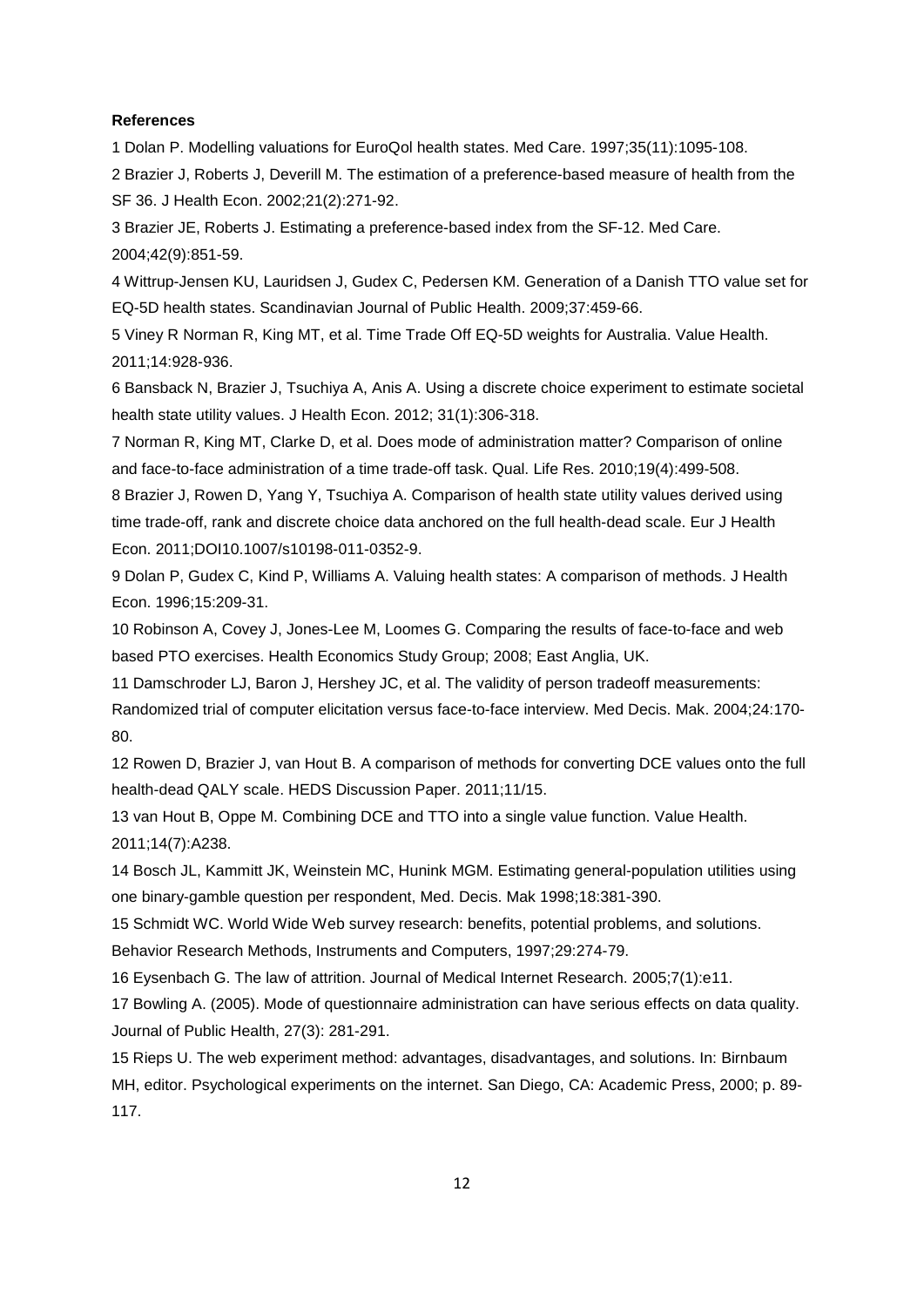19 Strickland OL, Moloney MF, Dietrich AS, et al. Measurement issues related to data collection on the World Wide Web. Adv. Nurs. Sci. 2003;26:246-56.

20 Liu H, Cella D, Gershon R, et al. Representativeness of the Patient-Reported Outcomes Measurement Information System Internet Panel. J. Clin. Epidemiol. 2010;63:1169-178.

21 Schillewaert N, Meulemeester P. Comparing response distributions of offline and online data collection methods. International Journal of Market Research. 2005;47:163-78.

22 Raat H, Mangunkusumo RT, Landgraf JM,et al. Feasibility, reliability, and validity of adolescent health status measurement by the Child Health Questionnaire Child Form (CHQ-CF): Internet

administration compared with the standard paper version. Qual. Life Res. 2007;16:675-85.

23 Tsuchiya A, Mulhern B. Preparation for the Re-valuation of the EQ-5D Tariff (PRET) project: Overview of methods for project stages 1-3. HEDS Discussion Paper. 2011;11/16.

24 Herdman M, Gudex C, Lloyd A, et al. (2011). Development and preliminary testing of the new fivelevel version of EQ-5D (EQ-5D-5L). Qual. Life Res. 2011;20(10):1727-36

25 Office of National Statistics. Census 2001: General report for England and Wales. UK: ONS; 2005. 26 Alexandre PK, French MT 'Further Evidence on the Labor Market Effects of Addiction: Chronic Drug Use and Employment in Metropolitan Miami', Contemporary Economic Policy. 2004;22:382-93. 27 Greene WH. Econometric Analysis. New Jersey: Prentice Hall; 2000.

28 van Hout B, Janssen MF, Feng YS, Kohlmann T, Busschbach J, Golicki D, Lloyd A, Scalone L, Kind P, Pickard AS. Interim scoring for the EQ-5D-5L: Mapping the EQ-5D-5L to EQ-5D-3L value sets. Value Health; doi:10.1016/j.jval.2012.02.008.

29 Rowen D, Mulhern B, Banerjee S, et al. Estimating preference based single index measures for dementia using DEMQOL and DEMQOL-Proxy. Value Health. 2012; 15(2):346-356.

30 Yang Y, Brazier J, Tsuchiya A, Coyne K. (2008) Estimating a preference-based index from the Overactive Bladder questionnaire. Value Health. 2008;12:59–66.

31 Yang Y, Brazier JE, Tsuchiya A, Young T. (2011) Estimating a preference based index for a 5 dimensional health state classification for asthma derived from the asthma quality of life questionnaire. Med Decis Mak. 2011;31:281-91.

32 Ratcliffe J, Couzner L, Flynn T, et al. Valuing Child Health Utility 9D health states with a young adolescent sample: a feasibility study to compare Best-Worst Discrete Choice Experiment, Standard Gamble and Time Trade Off methods. Applied Health Economics and Health Policy. 2011;9(1):15-27. 33 Robling MR, Ingledew DK, Greene G, et al. Applying an extended theoretical framework for data collection mode to health services research. BMC Health Services Research. 2010;10:180. 34 Paulhus DL. Two-component models of socially desirable responding. J Pers. Soc. Psychol. 1984;46(3):598-609.

35 Office of National Statistics. Internet Access 2010: Households and Individuals. UK: ONS; 2010.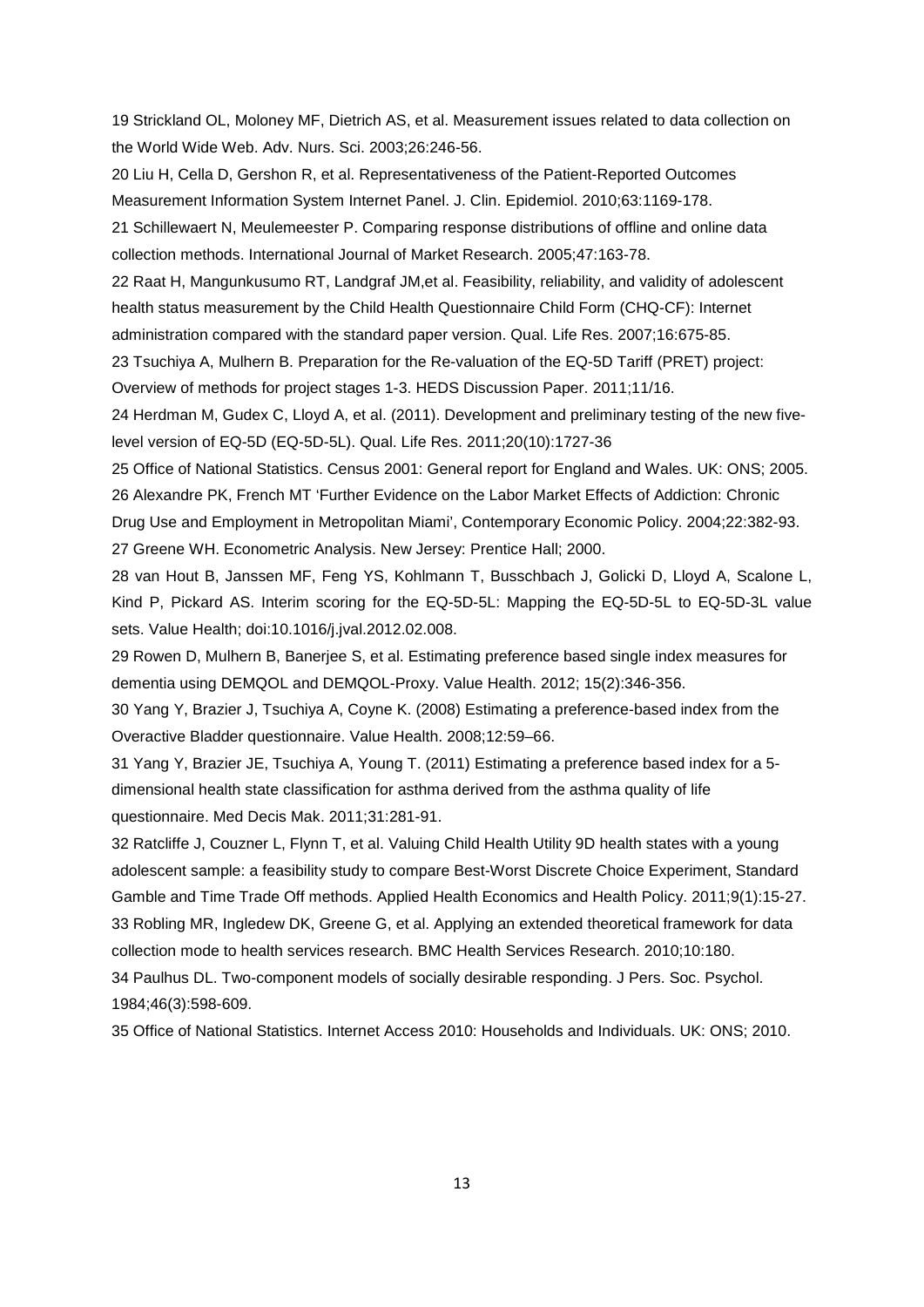| $1.110$ is onportional quoditorio upon to the out |                            |          |       |           |     |             |          |
|---------------------------------------------------|----------------------------|----------|-------|-----------|-----|-------------|----------|
| Type                                              | Scenario A                 |          |       |           |     | Scenario B  |          |
|                                                   | H                          |          |       | P         | S   | н           | т        |
|                                                   | Slight problems walking    | 10 years | n/m   | You       | n/m | Full health | 9 years  |
|                                                   | about                      |          |       |           |     |             |          |
|                                                   | Slight pain                | 10 weeks | n/m   | You       | n/m | Full health | 8 weeks  |
|                                                   | Unable to walk about       | 10 years | n/m   | You       | n/m | Full health | 8 years  |
|                                                   | Extreme pain               | 2 years  | n/m   | You       | n/m | Full health | 5 years  |
|                                                   | <b>Extremely depressed</b> | 1 year   | n/m   | You       | n/m | Full health | 7 months |
| $\mathbf{I}$                                      | Extreme pain               | 10 years | n/m   | Somebody  | n/m | Full health | 6 years  |
|                                                   |                            |          |       | else      |     |             |          |
| Ш                                                 | Slight pain                | 10 weeks | 10    | You       | n/m | Full health | 19 weeks |
|                                                   |                            |          | weeks |           |     |             |          |
| IV                                                | <b>Extremely depressed</b> | 1 year   | 10    | Somebody  | n/m | Full health | 7 months |
|                                                   |                            |          | weeks | else like |     |             |          |
|                                                   |                            |          |       | you       |     |             |          |
| V                                                 | Unable to walk about       | 5 years  | n/m   | You       | Hig | Full health | 3 years  |
|                                                   |                            |          |       |           | h   |             |          |
| $VI^*$                                            | 55555                      | 10 years | 10    | You       | n/m | Immediate   | n/a      |
|                                                   |                            |          | years |           |     | death       |          |
| VIIa*                                             | 24144                      | 5 years  | n/m   | You       | n/m | 54514       | 1 year   |
| VII <sub>b</sub> *                                | 25555                      | 1 year   | n/m   | You       | n/m | 42424       | 1 year   |
| VIIc*                                             | 53543                      | 10 years | n/m   | You       | n/m | 31354       | 10 years |
| VIId*                                             | 41234                      | 1 year   | n/m   | You       | n/m | 14112       | 1 year   |

**Table 1: The 12 experimental questions used for the survey**

\* EQ-5D-5L health state listed; n/m: not mentioned in scenario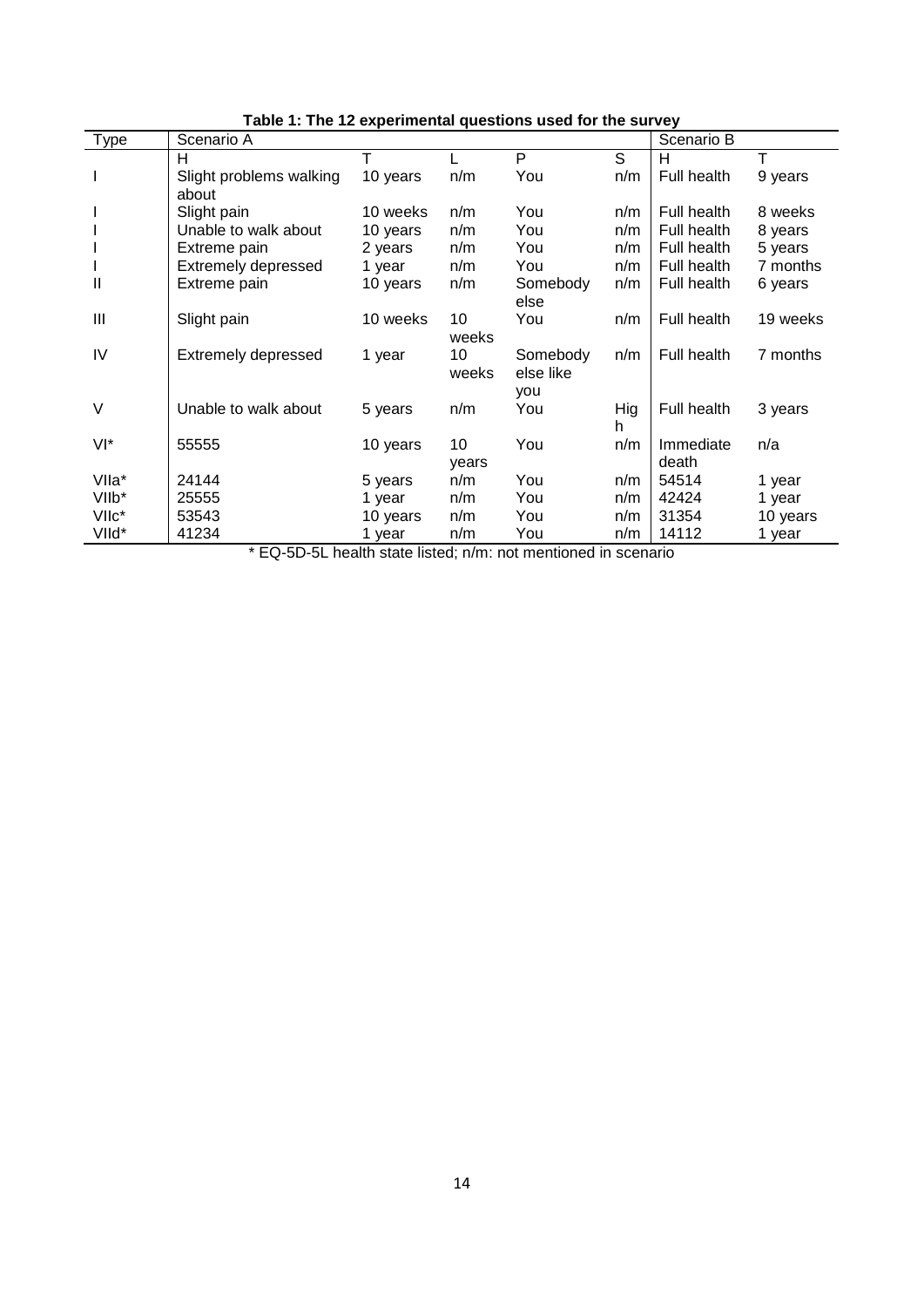| rable 2. Sample Characteristics         |            |               |               |                       |                                  |                              |                            |                            |                          |
|-----------------------------------------|------------|---------------|---------------|-----------------------|----------------------------------|------------------------------|----------------------------|----------------------------|--------------------------|
| Characteristic                          | Overall    | Online        | <b>CAPI</b>   | General<br>population | P value (online,<br>CAPI and GP) | P value (online<br>vs. CAPI) | P value (overall<br>vs. GP | P value (online<br>vs. GP) | P value (CAPI<br>vs. GP) |
| n                                       | 422        | 221 (52.37)   | 201 (47.63)   | Matched               |                                  |                              |                            |                            |                          |
| Age                                     |            |               |               |                       |                                  |                              |                            |                            |                          |
| Mean (SD)                               | 41.49      | 41.56 (14.38) | 41.41 (13.52) | 42.23                 | n/a                              | $P = 0.913$                  | n/a                        | n/a                        | n/a                      |
|                                         | (13.96)    |               |               |                       |                                  |                              |                            |                            |                          |
| Range                                   | 18-65      | 18-65         | 18-65         | 18-64                 |                                  |                              |                            |                            |                          |
|                                         |            |               |               |                       | $P = 0.411$                      | $P = 0.233$                  | $P = 0.415$                | $P = 0.154$                | $P = 0.980$              |
| Age category (n,%)                      |            |               |               |                       |                                  |                              |                            |                            |                          |
| 18-24                                   | 64 (15.2)  | 34 (15.4)     | 30(15.0)      | 13.7                  |                                  |                              |                            |                            |                          |
| 25-34                                   | 97 (23.0)  | 51(23.1)      | 46 (22.9)     | 23.2                  |                                  |                              |                            |                            |                          |
| 35-44                                   | 85(20.1)   | 36 (16.29)    | 49 (24.4)     | 24.3                  |                                  |                              |                            |                            |                          |
| 45-54                                   | 86 (20.4)  | 46 (21.8)     | 40 (19.9)     | 21.6                  |                                  |                              |                            |                            |                          |
| 55-64                                   | 90(21.3)   | 54 (24.4)     | 36 (17.9)     | 17.2                  |                                  |                              |                            |                            |                          |
| Male $(n, %)$                           | 201 (47.6) | 102 (46.2)    | 99 (49.3)     | 47.9                  | $P = 0.836$                      | $P = 0.524$                  | $P = 0.945$                | $P = 0.703$                | $P = 0.765$              |
| Employment (n,%)                        |            |               |               |                       | P < 0.001                        | $P = 0.009$                  | P < 0.001                  | P < 0.001                  | P < 0.001                |
| In employment                           | 245 (58.1) | 128 (57.9)    | 117 (58.2)    | 70.3                  |                                  |                              |                            |                            |                          |
| Retired                                 | 41 (9.7)   | 17(7.7)       | 24 (11.9)     | 4.7                   |                                  |                              |                            |                            |                          |
| Homemaker                               | 34(8.1)    | 10(4.5)       | 24 (11.9)     | $7.5\,$               |                                  |                              |                            |                            |                          |
| Student                                 | 36(8.5)    | 23(10.4)      | 13(6.5)       | 1.9                   |                                  |                              |                            |                            |                          |
| Seeking work                            | 16(3.8)    | 10(4.5)       | 6(3.0)        | n/a                   |                                  |                              |                            |                            |                          |
| Unemployed                              | 18(4.3)    | 9(4.1)        | 9(4.5)        | 3.7                   |                                  |                              |                            |                            |                          |
| Long term sick                          | 25(5.9)    | 18(8.1)       | 4(2.0)        | 5.8                   |                                  |                              |                            |                            |                          |
| Other                                   | 7(1.7)     | 6(2.7)        | 1(0.5)        | 3.4                   |                                  |                              |                            |                            |                          |
| Marital status (n,%)                    |            |               |               |                       | $P = 0.047$                      | $P = 0.013$                  | $P = 0.297$                | $P = 0.705$                | $P = 0.044$              |
|                                         |            | 111(50.7)     |               | 52.6                  |                                  |                              |                            |                            |                          |
| Married/partner                         | 236 (55.9) |               | 125 (62.2)    |                       |                                  |                              |                            |                            |                          |
| Single                                  | 184 (43.6) | 108 (49.3)    | 76 (37.8)     | 47.4                  |                                  |                              |                            |                            |                          |
| Education cont after minimum age (n,%)  | 292 (69.2) | 174 (78.7)    | 118 (58.7)    | n/a                   | n/a                              | P < 0.001                    | n/a                        | n/a                        | n/a                      |
| Educated to degree level (n,%)          | 136 (29.9) | 90(40.7)      | 46 (22.9)     | 21.6                  | P < 0.001                        | $P = 0.032$                  | P < 0.001                  | P < 0.001                  | $P = 0.719$              |
| Time taken to complete (M (sd) minutes) |            |               |               |                       |                                  |                              |                            |                            |                          |
| Overall                                 | 9.88(4.6)  | 8.64(3.84)    | 11.26 (4.99)  | n/a                   | n/a                              | P < 0.001                    | n/a                        | n/a                        | n/a                      |
| Module 1                                | 1.27(0.76) | 1.07(0.77)    | 1.49(0.70)    | n/a                   | n/a                              | P < 0.001                    | n/a                        | n/a                        | n/a                      |
| Module 2                                | 1.92(1.33) | 1.80(1.63)    | 2.06(0.89)    | n/a                   | n/a                              | $P = 0.045$                  | n/a                        | n/a                        | n/a                      |
| Module 3                                | 1.28(0.99) | 1.20(1.11)    | 1.36(0.84)    | n/a                   | n/a                              | $P = 0.088$                  | n/a                        | n/a                        | n/a                      |

**Table 2: Sample characteristics**

Nb: General population of England and Wales extracted for 18-65 years olds from the 2001 census (ONS, 2005)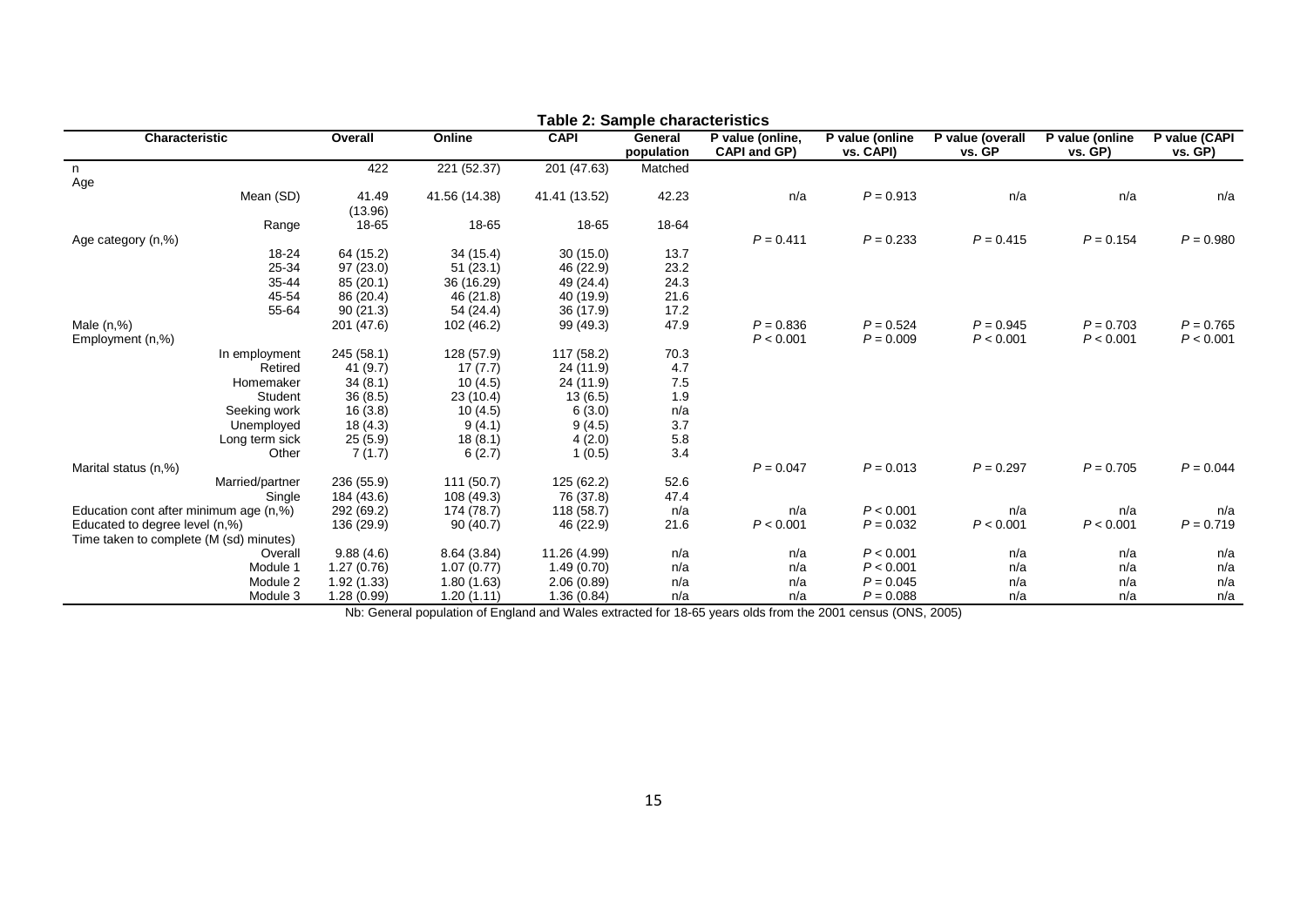| <b>Type</b> | Online (%) | <b>CAPI (%)</b> | P value |
|-------------|------------|-----------------|---------|
|             | 67.0       | 68.2            | 0.79    |
|             | 54.8       | 58.7            | 0.41    |
|             | 81.9       | 81.6            | 0.94    |
|             | 98.2       | 98.5            | 0.80    |
|             | 91.9       | 91.5            | 0.91    |
| Ш           | 92.8       | 94.0            | 0.60    |
| Ш           | 71.0       | 75.6            | 0.29    |
| IV          | 81.9       | 83.1            | 0.75    |
| V           | 56.6       | 60.7            | 0.39    |
| VI          | 65.6       | 64.6            | 0.84    |
| VII         | 49.1       | 49.8            | 0.91    |
| VII         | 77.8       | 76.6            | 0.82    |

**Table 3: Proportion of respondents choosing Scenario B in different binary choice questions**

Question types I-V, Scenario B represents living in full health for a shorter duration. Question type VI, Scenario B represents immediate death.

Question type VII, Scenario B is a 5 level EQ-5D-5L health state with associated duration.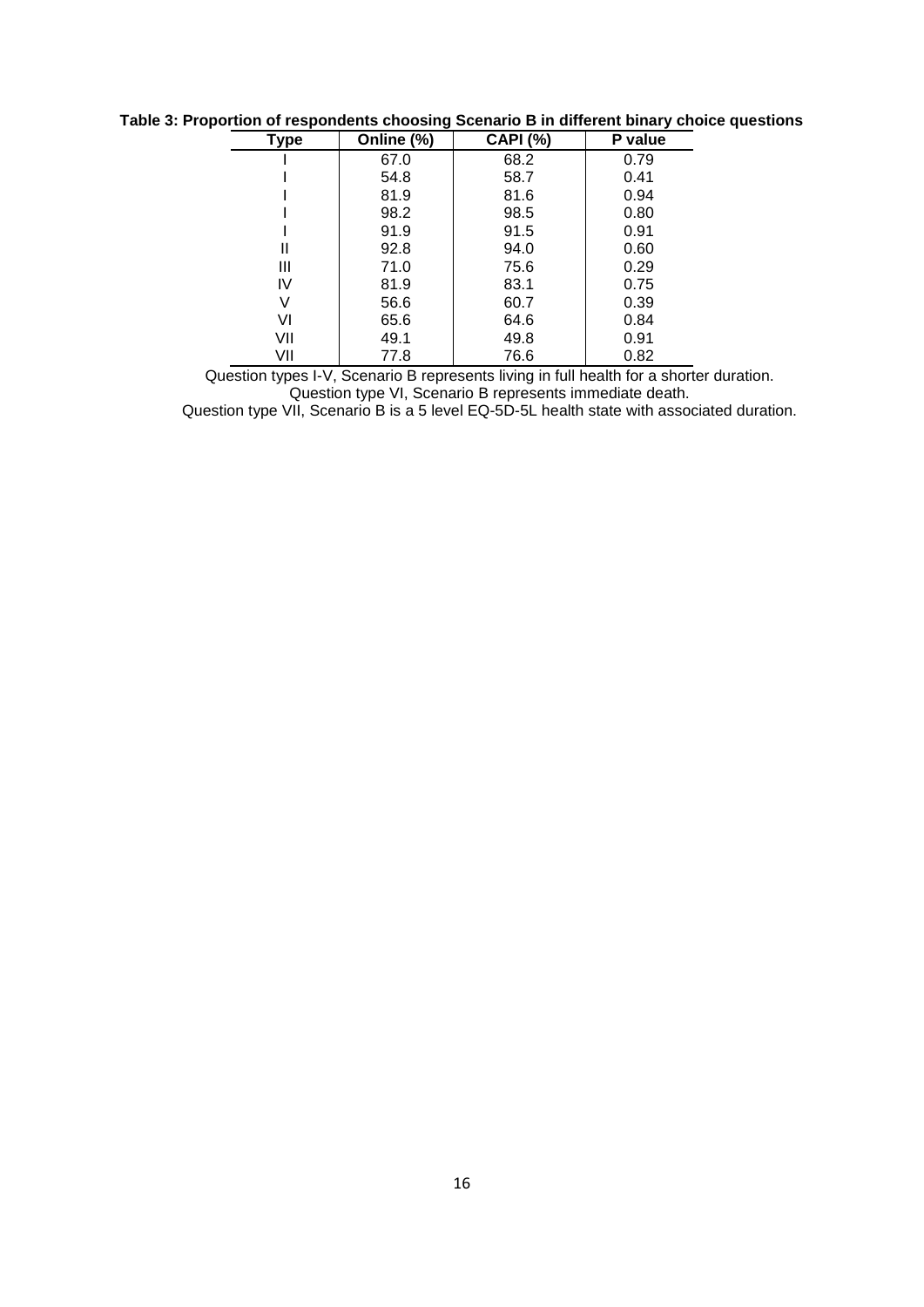| Table 4: Probit marginal effects coefficients for the likelihood of choosing scenario B |           |                |                 |                |               |                   |                     |                     |
|-----------------------------------------------------------------------------------------|-----------|----------------|-----------------|----------------|---------------|-------------------|---------------------|---------------------|
| Variable                                                                                | Type I    | <b>Type II</b> | <b>Type III</b> | <b>Type IV</b> | <b>Type V</b> | <b>Type</b><br>VI | <b>Type</b><br>VIIa | <b>Type</b><br>VIIb |
| Health state                                                                            | $0.09*$   |                |                 |                |               |                   |                     |                     |
| V value                                                                                 | $0.05*$   |                |                 |                |               |                   |                     |                     |
| Duration                                                                                | $0.03*$   |                |                 |                |               |                   |                     |                     |
| Administration mode                                                                     | 0.00      | $-0.00$        | 0.05            | 0.00           | 0.03          | $-0.05$           | 0.05                | 0.01                |
| Gender                                                                                  | 0.01      | $0.04**$       | $-0.01$         | $0.08*$        | $-0.10*$      | 0.04              | $-0.04$             | $-0.01$             |
| Age                                                                                     | $-0.01**$ | 0.00           | 0.02            | $-0.02$        | $-0.02$       | $-0.02$           | 0.01                | 0.02                |
| <b>Education level</b>                                                                  | $0.03**$  | 0.01           | 0.00            | $-0.05$        | $-0.01$       | 0.04              | $-0.09$             | $-0.10**$           |
| <b>Health status</b>                                                                    | $-0.00$   | $-0.01$        | $-0.05$         | $-0.04$        | $-0.02$       | $-0.03$           | $-0.03$             | 0.04                |
| Health satisfaction                                                                     | $0.02*$   | $-0.01$        | $-0.02$         | $-0.02$        | $-0.01$       | $-0.00$           | 0.01                | 0.03                |
| Life satisfaction                                                                       | $0.01*$   | $0.01*$        | $-0.00$         | 0.02           | $-0.00$       | 0.01              | $-0.03**$           | $-0.01$             |
| <b>Employment level</b>                                                                 |           |                |                 |                |               |                   |                     |                     |
| Employed                                                                                | 0.01      | $-0.04$        | 0.03            | $-0.04$        | 0.03          | 0.01              | 0.05                | $-0.02$             |
| Retired                                                                                 | 0.02      | $-0.02$        | 0.09            | 0.07           | $0.19*$       | $-0.08$           | $-0.03$             | $-0.07$             |
|                                                                                         |           |                |                 |                |               |                   |                     |                     |
| n                                                                                       | 2105      | 422            | 422             | 422            | 422           | 422               | 309                 | 309                 |
| LR Chi <sub>2</sub>                                                                     | 348.39    | 10.26          | 6.34            | 16.74          | 9.02          | 10.37             | 18.23               | 8.01                |
| Pseudo R <sub>2</sub>                                                                   | 0.16      | 0.05           | 0.01            | 0.04           | 0.02          | 0.02              | 0.02                | 0.02                |
| Log Likelihood                                                                          | -899.61   | -97.88         | $-242.03$       | -187.55        | $-281.83$     | $\blacksquare$    | $-210.16$           | -163.32             |
|                                                                                         |           |                |                 |                |               | 267.60            |                     |                     |

#### **Table 4: Probit marginal effects coefficients for the likelihood of choosing scenario B**

\*= significant at 0.05; \*\*= significant at 0.1; Health state, v value and duration have only been analysed for type I questions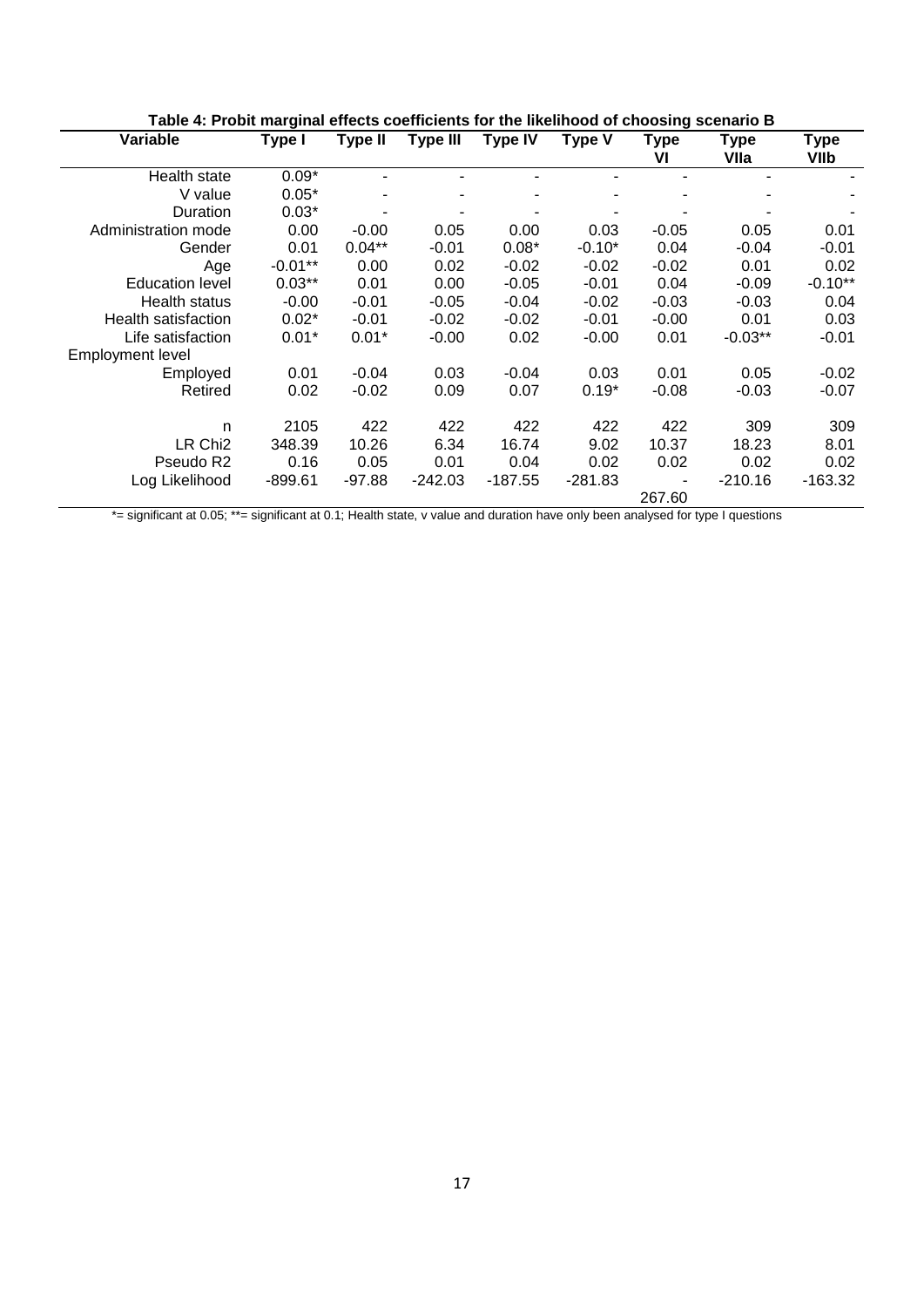## **Figure 1: Basic binary choice question format used in the survey**

## Question Types I-V

|                      | <b>Health scenario A</b>                                                                 | <b>Health scenario B</b>            |
|----------------------|------------------------------------------------------------------------------------------|-------------------------------------|
|                      | Person (P) lives for (L) years in full health                                            | Person (P) lives in full health for |
|                      | followed by duration (T) years in state (H)<br>with satisfaction level (S) and then dies | $(L+VT)$ years and then dies        |
|                      |                                                                                          |                                     |
| Which scenario do    |                                                                                          |                                     |
| you think is better? |                                                                                          |                                     |

## Question Type VI

|                      | <b>Health scenario A</b>                | <b>Health scenario B</b> |
|----------------------|-----------------------------------------|--------------------------|
|                      | You live for (L) years in full health   | You die immediately      |
|                      | followed by duration (T) years in state |                          |
|                      | 55555 and then die                      |                          |
| Which scenario do    |                                         |                          |
| you think is better? |                                         |                          |

## Question Type VII

|                                           | <b>Health scenario A</b>                                 | <b>Health scenario B</b>                                 |
|-------------------------------------------|----------------------------------------------------------|----------------------------------------------------------|
|                                           | You live in health state (H) for T<br>years and then die | You live in health state (H) for T years<br>and then die |
| Which scenario do<br>you think is better? |                                                          |                                                          |